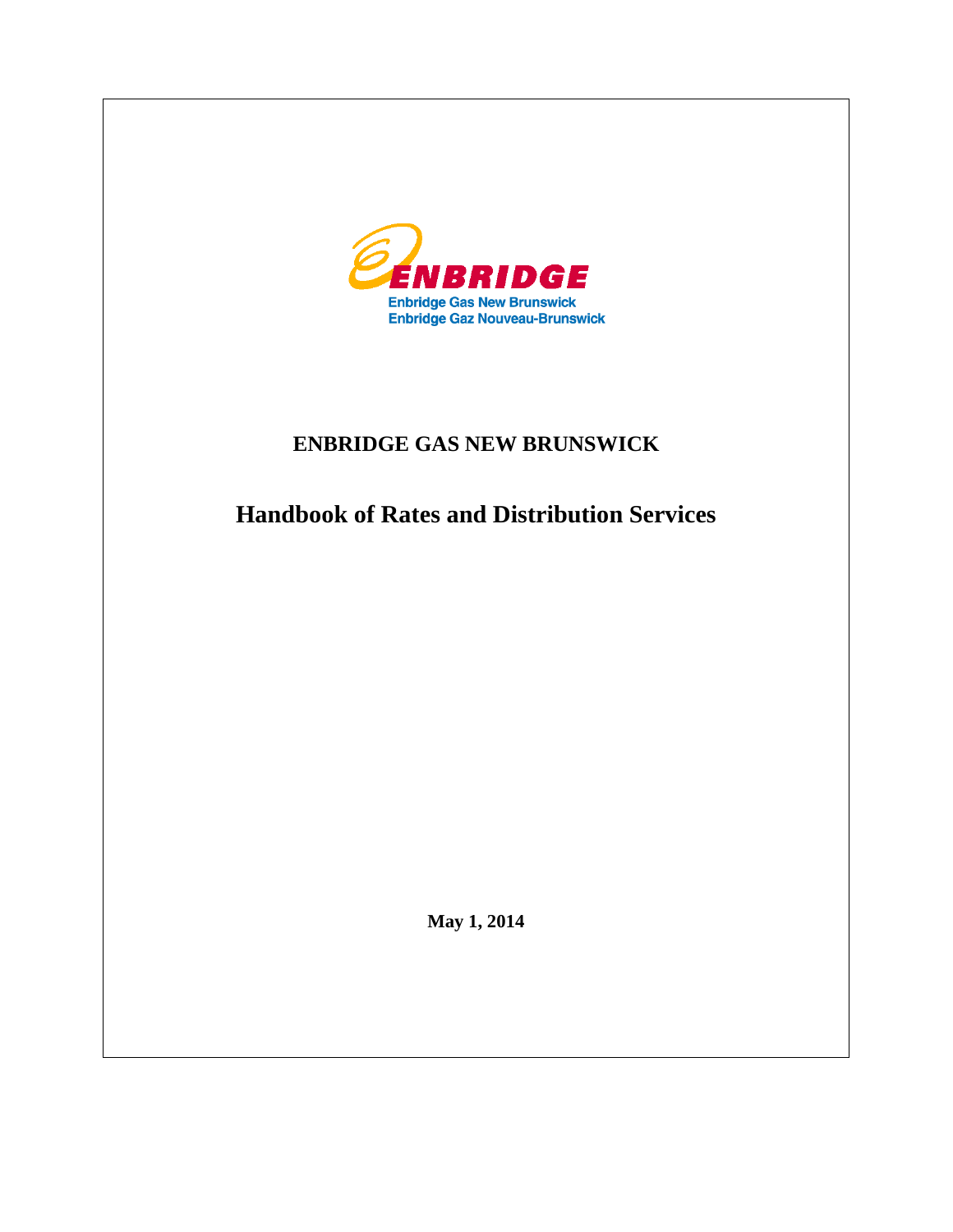# **Table of Contents**

| 1. |     | <b>INTRODUCTION</b>                                         | 1  |
|----|-----|-------------------------------------------------------------|----|
| 2. |     | <b>DEFINITIONS</b>                                          | 2  |
|    |     | 3. RATES AND SERVICES                                       | 6  |
|    | 3.1 | <b>General Franchise Services</b>                           | 6  |
|    | 3.2 | Applicability                                               | 6  |
|    | 3.3 | <b>Rate Classes</b>                                         | 6  |
|    |     | 3.4 Rate Classification                                     | 8  |
| 4. |     | APPLICATION FOR NATURAL GAS DISTRIBUTION SERVICE            | 9  |
|    |     | 4.1 Provision of Service                                    | 9  |
|    |     | 4.2 Refusal of Services                                     | 12 |
| 5. |     | <b>CERTAIN TERMS AND CONDITIONS OF DISTRIBUTION SERVICE</b> | 14 |
|    | 5.1 | <b>Obligations of EGNB</b>                                  | 14 |
|    |     | 5.2 Obligations of Customer                                 | 16 |
| 6. |     | <b>BILLINGS AND PAYMENTS</b>                                | 19 |
|    | 6.1 | <b>Billing Cycle</b>                                        | 19 |
|    | 6.2 | <b>Billing Options</b>                                      | 19 |
|    | 6.3 | Minimum Billing                                             | 20 |
|    | 6.4 | Payment Terms and Conditions                                | 20 |
|    | 6.5 | Term of Arrangement                                         | 20 |
|    | 6.6 | Metering Procedure                                          | 20 |
|    | 6.7 | Rates in Agreements                                         | 21 |
|    | 6.8 | Limitation of Liability                                     | 21 |
|    | 6.9 | Deferred Payment                                            | 21 |
|    |     | 6.10 Billing Dispute Resolution Process                     | 21 |
|    |     | 6.11 Customer Complaints                                    | 21 |
|    |     | 7. GAS MARKETER OPERATION - TERMS AND CONDITIONS            | 23 |
|    |     | 7.1 Nominations                                             | 23 |
|    |     | 7.2 Operational Flow Orders                                 | 23 |
|    |     | 7.3 Load Balancing and Imbalances                           | 24 |
|    |     | <b>APPENDIX A - RATE SCHEDULES</b>                          |    |

# **APPENDIX B - [FEES AND CHARGES](#page-39-0)**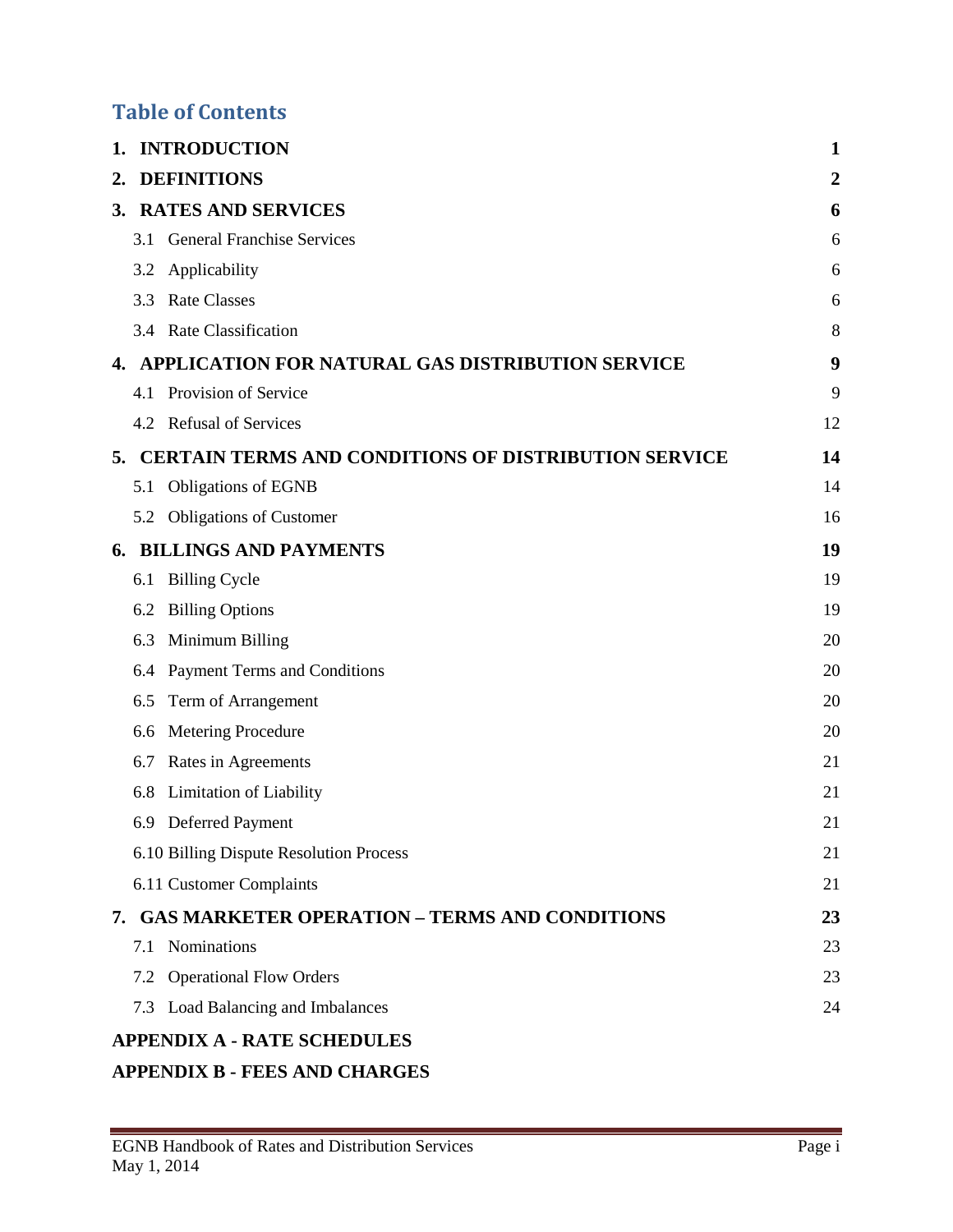# <span id="page-2-0"></span>**1. Introduction**

Enbridge Gas New Brunswick ("EGNB") is the holder of the General Franchise to distribute natural gas and provide Customer Services in the Province of New Brunswick. The purpose of this Rate Handbook is to define the various natural gas distribution rate classes and the associated rates and the scope and application of certain policies relating to the operation of EGNB's Distribution System in the Province of New Brunswick.

In accordance with the *Gas Distribution Act, 1999*, EGNB is required to file with the Board schedules showing all rates and tariffs that the Board has approved for the Distribution Services that EGNB offers in the Province. These rates and tariffs are set out in this document and are also available on EGNB's website: www.naturalgasnb.com.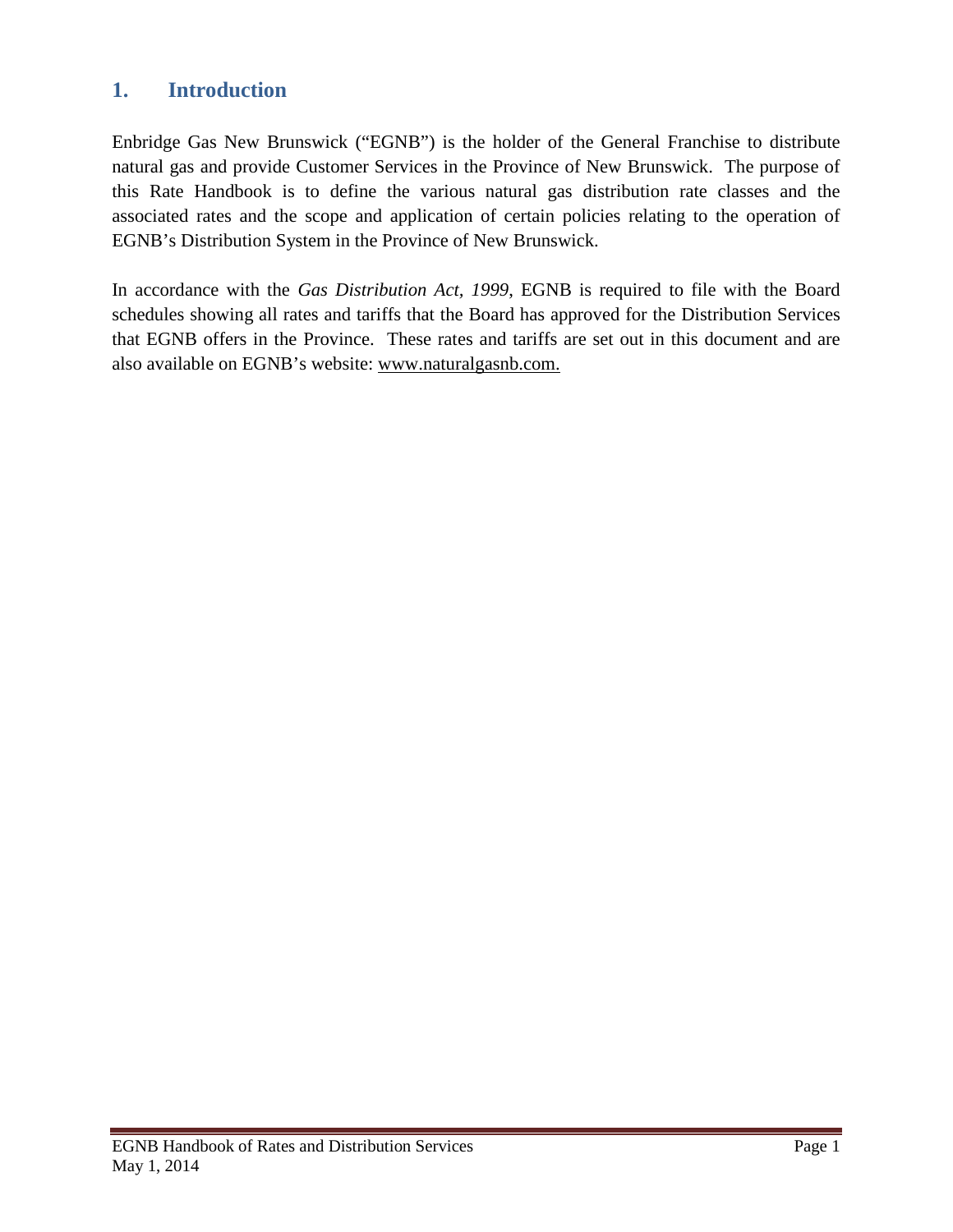# <span id="page-3-0"></span>**2. Definitions**

In this Rate Handbook, the following terms have the meanings set out below:

**Annual Minimum Volume:** The annual minimum volume agreed to by the Applicant, an Applicant's Gas Marketer or a Gas Marketer acting on behalf of an Applicant under its Rate Schedule or Distribution Service Agreement.

**Applicant:** The Person who makes application to EGNB for one or more of the services of EGNB and such term includes any Person receiving one or more of the services of EGNB.

**APT:** Atlantic Prevailing Time.

**Billing Month:** A period of approximately 30 days following which EGNB renders a bill to an Applicant, an Applicant's Gas Marketer or a Gas Marketer acting on behalf of an Applicant.

**Board:** New Brunswick Energy and Utilities Board constituted pursuant to the *Energy and Utilities Board Act* (New Brunswick).

**City Gate Station:** The point or measuring station at which EGNB receives natural gas from a high pressure pipeline or a Local Gas Producer and at which natural gas is metered, reduced in pressure and prepared for distribution to Customers.

**Contract Demand:** A contractually specified daily volume of natural gas applicable to service under a particular Rate Schedule which is the maximum volume of natural gas EGNB is required to deliver to a Customer at its Terminal Location on a daily basis under a Distribution Service Agreement.

**Contract Demand Charge:** A fixed monthly charge set forth in a Rate Schedule which is applied to the Contract Demand specified in a Distribution Service Agreement. It represents the charges for reserved capacity in the natural gas Distribution System.

**Curtailment:** An interruption in a Customer's natural gas delivery at a Terminal Location resulting from compliance with a request or an order by EGNB, an Applicant's Gas Marketer or a Gas Marketer acting on behalf of an Applicant to discontinue or curtail the use of natural gas.

**Customer:** Any Person who uses or consumes natural gas within New Brunswick for industrial, commercial, residential or marketing purposes other than a Gas Distributor.

**Customer Charge:** A monthly fixed charge for the connection to the natural gas Distribution System and is not related to the volume of natural gas actually consumed.

**Customer Service:** A service that is not a natural monopoly and includes services such as appliance service, meter reading, billing, collections, call centre, load balancing, peaking service, supplier of last resort service, storage and arranging for pipeline capacity on a Transmission Line or a pipeline regulated by the United States Federal Energy Regulatory Commission.

**Daily Demand:** The volume of natural gas taken on a day at a Terminal Location. The volume is measured by daily metering equipment, or where EGNB does not own and maintain daily metering equipment at a Terminal Location, the volume of natural gas taken within a billing period divided by the number of days in that billing period.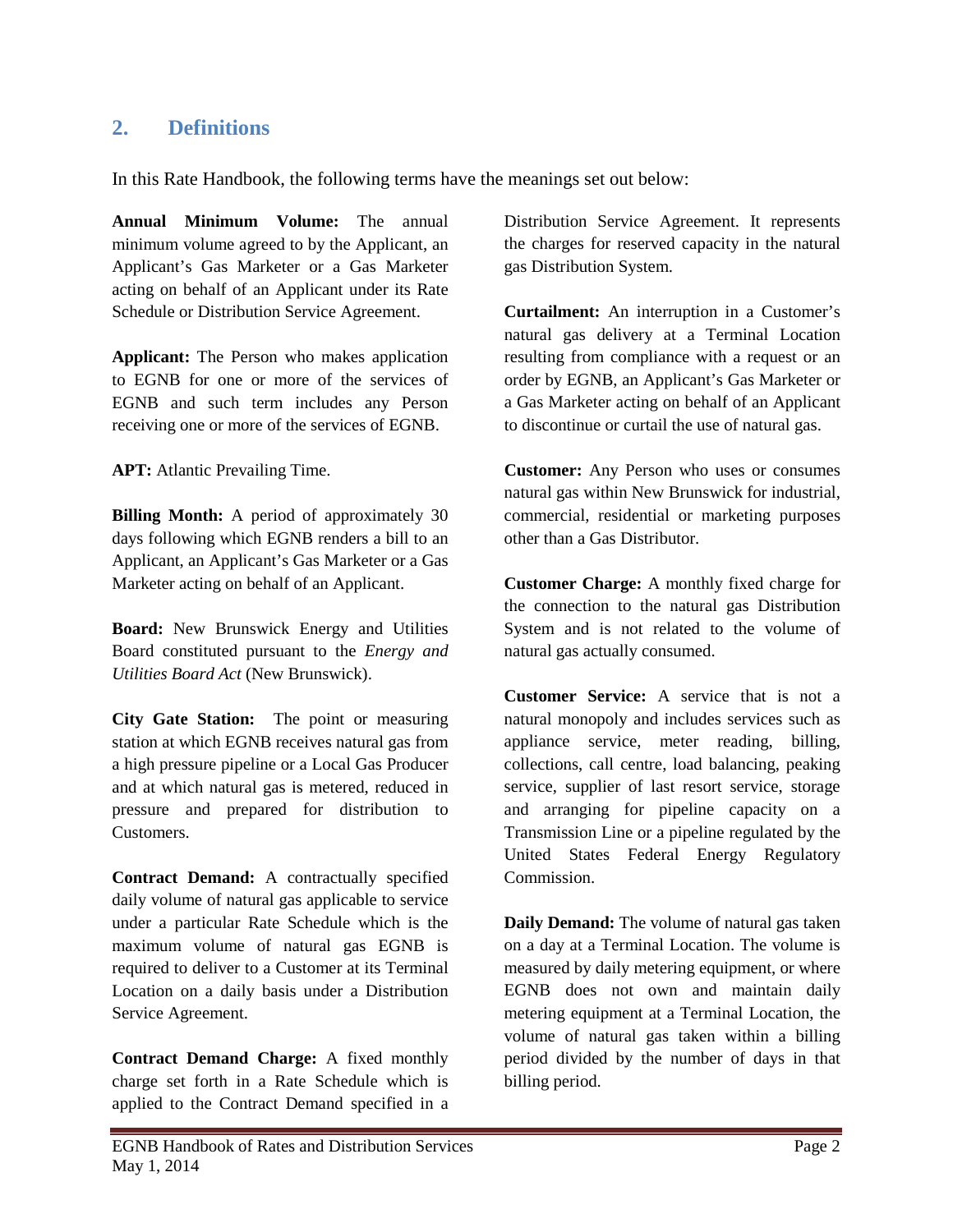**Distribute/Distribution:** To transmit, transport, move or conduct natural gas by means of a Distribution System.

**Distribution Service:** The Distribution of natural gas for an Applicant, an Applicant's Gas Marketer or a Gas Marketer acting on behalf of an Applicant from the Point of Acceptance to the Terminal Location.

**Distribution Service Agreement:** An agreement between EGNB and the Applicant, an Applicant's Gas Marketer or a Gas Marketer acting on behalf of an Applicant which describes the responsibilities of each party in respect to the arrangements for EGNB to provide Distribution Service to one or more Terminal Locations.

**Distribution System:** All or part of a pipeline, up to and including the meter, which is used to distribute natural gas to a building where it is used by a Customer.

**Electronic Bulletin Board (EBB):** An interactive system used by Gas Marketers to submit and track nominations.

**Franchise Area:** The area of the Province in which EGNB has been granted the right to distribute natural gas and offer Customer Services to Customers.

**Gas Day:** A period of 24 consecutive hours, beginning and ending at 11:00 a.m. APT; any date referred to in the Distribution Service Agreement refers to a day commencing at 11:00 a.m. APT on such date.

*Gas Distribution Act, 1999***:** The New Brunswick legislation that provides the framework for and rules under which natural gas can be distributed in the Province of New Brunswick. As set forth in the Statutes of New Brunswick, 1999, c. G-2.11, as amended.

**Gas Distributor:** A Person owning, operating, managing or controlling a Distribution System and who has been granted a General Franchise or a Local Gas Producer Franchise under the *Gas Distribution Act, 1999* to distribute natural gas to Customers in the Province and includes a Person to whom the rights and obligations under a franchise agreement have been assigned. For the purposes of this Rate Handbook, Gas Distributor shall mean EGNB.

**Gas Marketer:** A Person who holds a certificate issued by the Board pursuant to Section 58 of the *Gas Distribution Act, 1999*.

**Gas Transportation Services User (GTS user):** A Person that purchases natural gas transportation services from M&NP or a M&NP Customer, for services on the transmission pipeline upstream of the Distribution System.

**General Franchise:** A franchise to distribute natural gas and provide Customer Services in the entire Province, subject to Single End Use Franchises, Liquefied Natural Gas Franchises and Local Gas Producer Franchises under the *Gas Distribution Act, 1999* and subject to any order of the Board made under subsection 9(2) of the *Gas Distribution Act, 1999*.

**General Service Rates:** The Rate Schedules applicable to Distribution Service on the natural gas Distribution System.

**Gigajoule (GJ):** See Joule.

**Gigajoule Conversion Factor (GCF)**: The conversion factor used to convert the volume of natural gas measured at the Terminal Location to Gigajoules. The GCF is based on the average energy content of natural gas delivered by the Distribution System during the Billing Month and will be based on the average of daily energy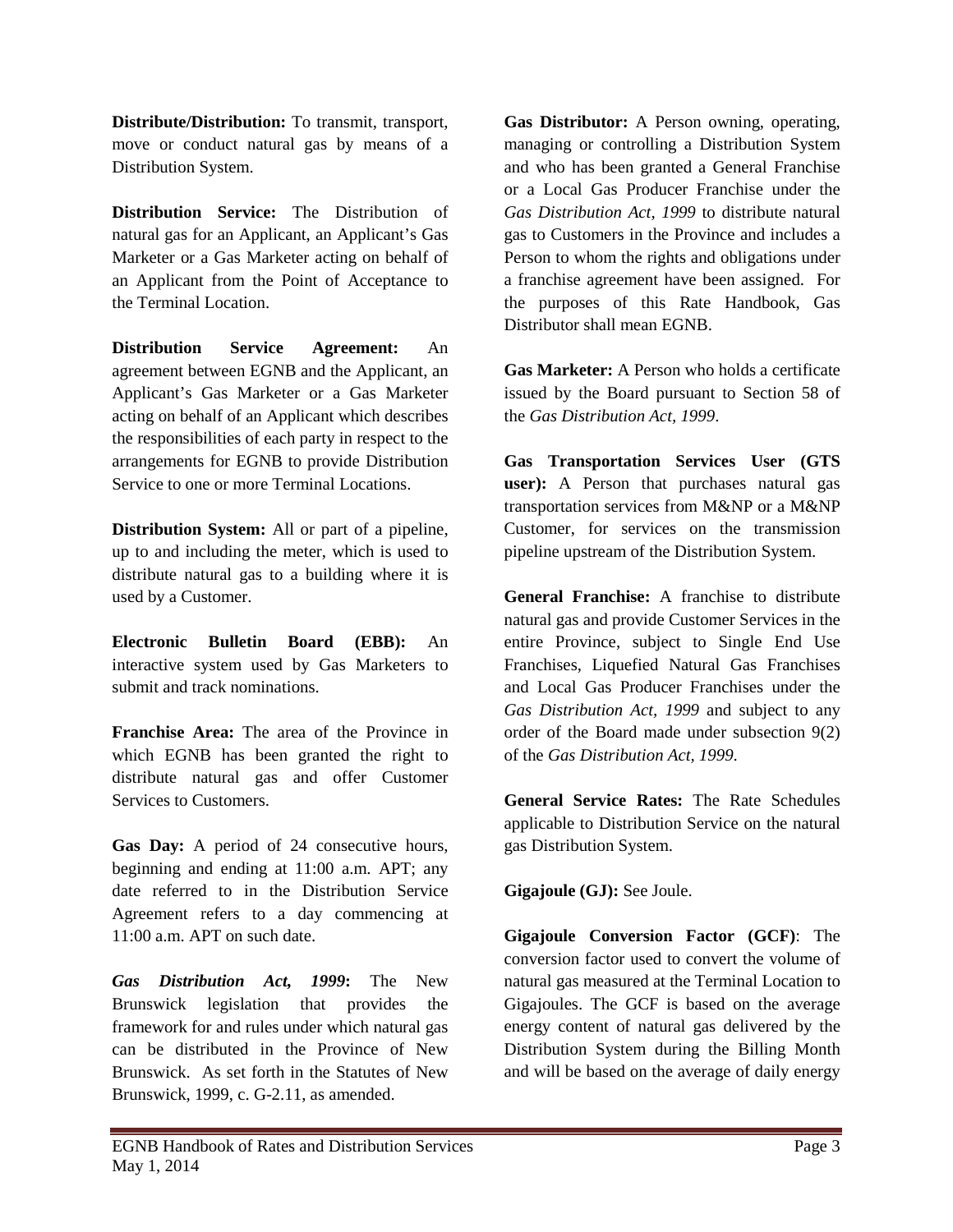contents of natural gas received by the Distribution System during the Billing Month.

**Joule (J):** The amount of work done when the point of application of a force of one newton is displaced a distance of one metre in the direction of the force. One gigajoule ("GJ") means 1,000,000,000 joules.

**Last Resort Supply Service:** Distribution Service available where a Gas Marketer fails to supply natural gas to a Customer on a timely basis and no other Gas Marketer is able or willing to do so.

**Line Item Billing Service**: Line item billing is an administrative function offered to Service Providers who utilize ABC Billing services and can request a line item be added to the Customer bill.

**Liquefied Natural Gas Franchise:** A franchise granted for distribution of natural gas under the *Gas Distribution Act, 1999*.

**Local Gas Producer:** A Person having the right to remove natural gas from a well in New Brunswick.

**Local Gas Producer Franchise:** A franchise granted under the *Gas Distribution Act, 1999* to a Local Gas Producer for an area that is less than the whole of the Province.

**Lost and Unaccounted For (LUF):** The amount of natural gas determined from time to time which is lost and unaccounted for in the Distribution System.

**M&NP:** Maritimes and Northeast Pipeline Management Ltd., as general partner for and on behalf of Maritimes & Northeast Pipeline Limited Partnership.

**natural gas:** any hydrocarbon or mixture of hydrocarbons that, at a temperature of 15 degrees Celsius and an absolute pressure of 101.325 kilopascals, is in a gaseous state.

**Nominate/Nomination:** The procedure of advising EGNB of the volume of natural gas which the Applicant, an Applicant's Gas Marketer or a Gas Marketer acting on behalf of an Applicant will be delivering on a daily basis to EGNB.

**Nominations:** Statements by an Applicant, an Applicant's Gas Marketer or a Gas Marketer acting on behalf of an Applicant of the volume of natural gas they will deliver to EGNB in a day.

**Operational Flow Order (OFO):** An order by EGNB to any GTS user to increase or decrease the delivery of natural gas at the Point of Acceptance for a defined period of time.

**Overrun:** The amount of natural gas taken at a Terminal Location exceeding the Contract Demand.

**Person:** An individual, corporation, partnership, firm, joint venture, syndicate, association, trust, trustee or other form of entity or organization.

**Pipeline:** Any pipe, system or arrangement of pipes wholly within the Province for distributing natural gas and all property and works of any kind used in connection therewith but does not include a Transmission Line.

**Point of Acceptance:** The point at which EGNB accepts delivery of a supply of natural gas for delivery to an Applicant, an Applicant's Gas Marketer or on behalf of a Gas Marketer acting for an Applicant. Such point will be at the interconnection of the facilities of M&NP or a Local Gas Producer and EGNB's natural gas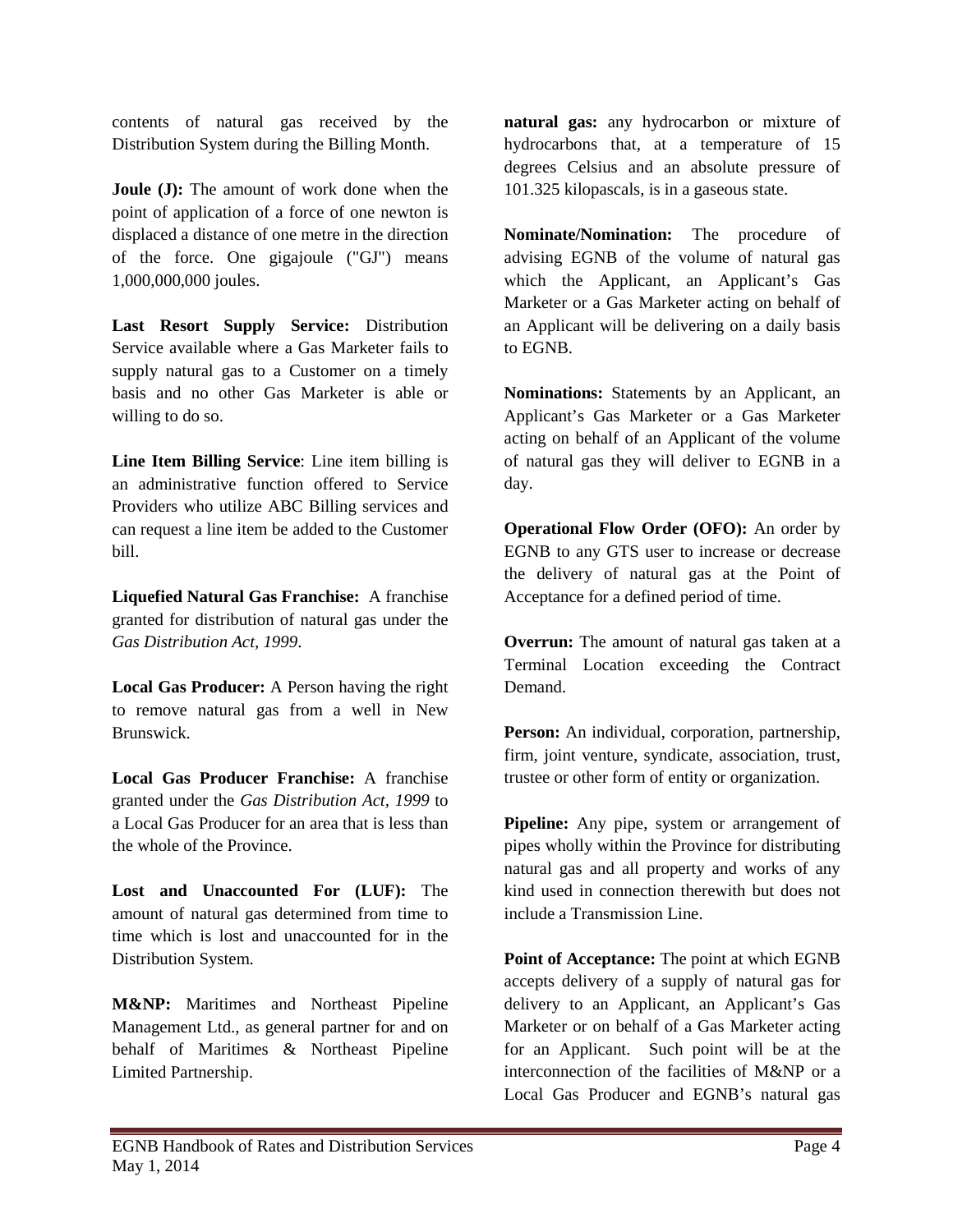Distribution System commonly referred to as a City Gate Station.

**Rate Handbook:** This Handbook of Rates and Distribution Services.

**Rate Schedule:** A lettered and/or numbered rate of EGNB which has been approved or fixed by the Board and in effect from time to time, as found in Appendix A.

**Recurring Charge:** A monthly charge for products and services delivered on a recurring basis by a Service Provider and are included on a Customer's bill each month.

**Service Provider:** A Gas Marketer or other market participant who provides products and services to EGNB's Customers. Such products and services appertain to the utilization of natural gas.

**Single End Use Franchise:** A franchise granted to a Single End User for one specific industrial facility owned and operated by the Single End User.

**Single End User:** A Person who receives natural gas directly from a Transmission Line for use at one specific industrial facility owned and operated by that Person.

**Terminal Location:** The facility which reflects the point at which the custody of natural gas is transferred from EGNB to the Applicant or Customer; the outlet side of EGNB's metering facilities.

**Transmission Line:** A pipeline as defined in the *National Energy Board Act (Canada)*.

**Volumetric Charge:** A charge per unit volume of natural gas actually delivered by EGNB and taken by the Customer.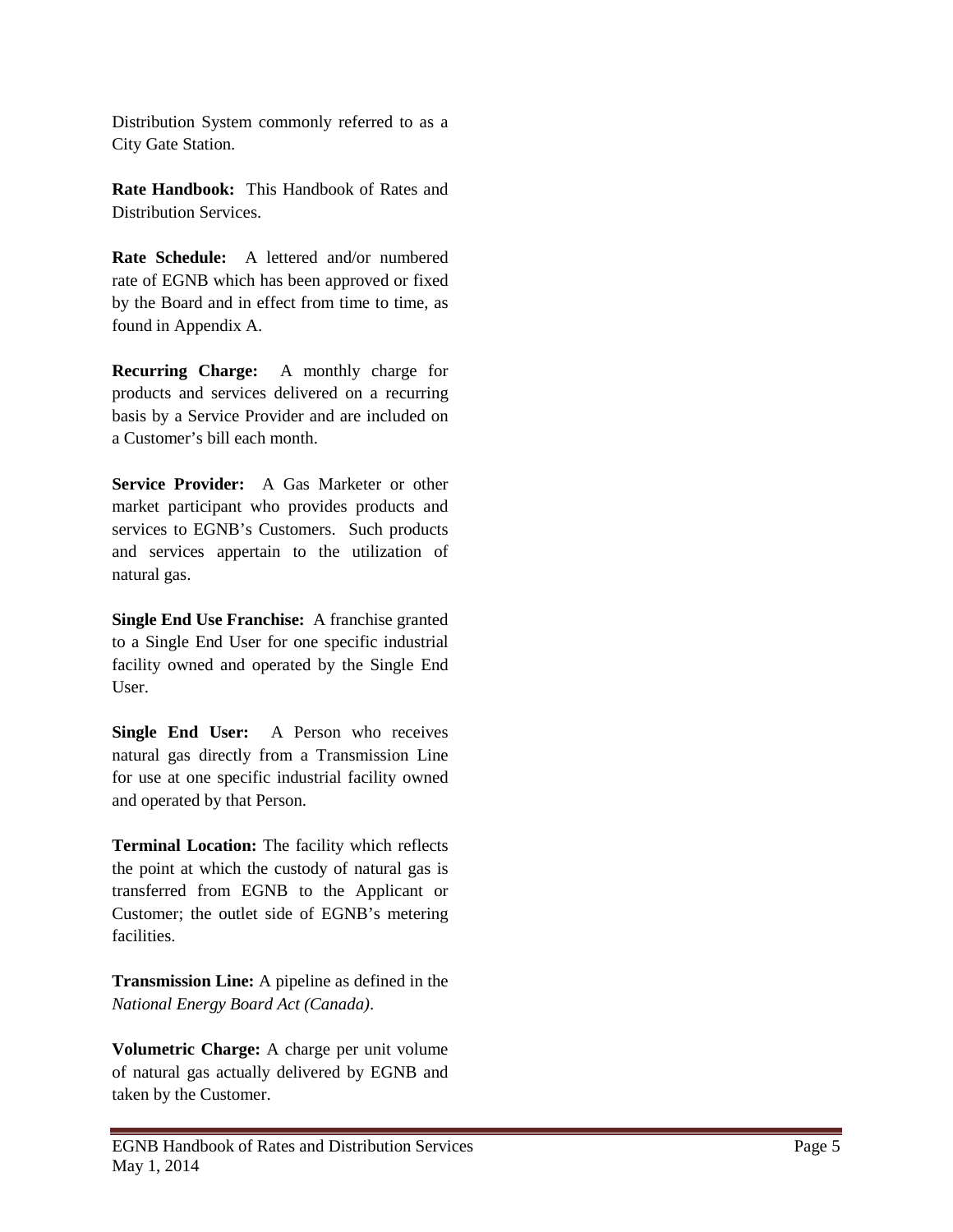# <span id="page-7-0"></span>**3. Rates and Services**

The purpose of this section is to provide a general description of rate classes offered by EGNB and the associated services. Such provisions are not definitive or comprehensive as to their subject matter.

# <span id="page-7-1"></span>**3.1 General Franchise Services**

EGNB provides Distribution Services within its General Franchise area. The natural gas to be delivered shall be owned by the Applicant, the Applicant's Gas Marketer or a Gas Marketer acting on behalf of an Applicant for service.

### <span id="page-7-2"></span>**3.2 Applicability**

Unless otherwise stated in a Rate Schedule, EGNB's rates and services are available throughout the entire General Franchise area serviced by EGNB. Distribution Service will be provided subject to EGNB having the capacity in its natural gas Distribution System to provide the Distribution Service requested.

### <span id="page-7-3"></span>**3.3 Rate Classes**

EGNB's Distribution Services are provided under the following rate classes:

### 3.3.1. Small General Service (SGS)

Small General Service Rate is applied to any Applicant requiring the use of EGNB's Distribution System to have a supply of natural gas delivered to a single Terminal Location served through one meter. Service under this Rate Schedule is limited to Applicants with a maximum consumption less than 60 GJs per month.

### 3.3.2. Mid-General Service (MGS)

Mid-General Service Rate is applied to any Applicant requiring the use of EGNB's Distribution System to have a supply of natural gas delivered to a single Terminal Location served through one meter. Service under this Rate Schedule is limited to Applicants with a maximum consumption of at least 60 GJs per month and less than 250 GJs per month.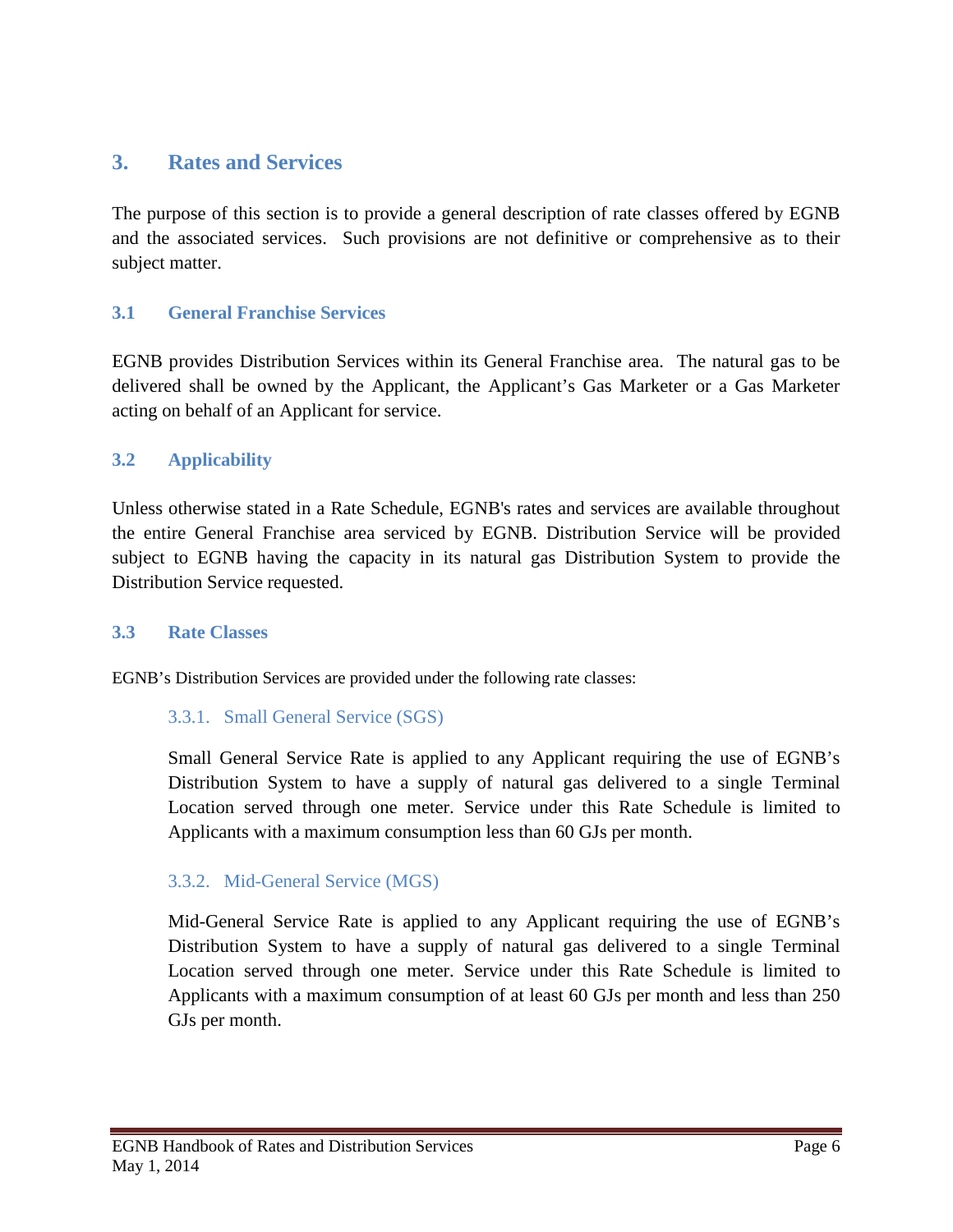### 3.3.3. Large General Service (LGS)

Large General Service Rate is applied to any Applicant requiring the use of EGNB's Distribution System to have a supply of natural gas delivered to a single Terminal Location served through one meter. Service under this Rate Schedule is limited to Applicants with a maximum consumption of at least 250 GJs per month.

# 3.3.4. Contract General Service (CGS)

Contract General Service Rate is applied to any Applicant requiring the use of EGNB's Distribution System to have a supply of natural gas delivered to a single Terminal Location served through one meter. Service under this Rate Schedule is limited to Applicants with a maximum consumption of at least 1,000 GJs per month and less than 10,000 GJs per month who enter into a Distribution Service Agreement with EGNB for a Contract Demand of no less than 36 GJs per day.

### 3.3.5. Industrial Contract General Service (ICGS)

Industrial Contract General Service Rate is applied to any Applicant requiring the use of EGNB's Distribution System to have a supply of natural gas delivered to a single Terminal Location served through one meter. Service under this Rate Schedule is limited to Applicants with a maximum consumption of at least 10,000 GJs per month who enter into a Distribution Service Agreement with EGNB for a Contract Demand of not less than 360 GJs per day.

### 3.3.6. Off-Peak Service (OPS)

Off-Peak Service Rate is applied to any Applicant requiring the use of EGNB's Distribution System to have a supply of natural gas delivered to a single Terminal Location served through one meter for the months of April through November.

# 3.3.7. Last Resort Supply Service

Last Resort Supply Service is applied to any Applicant requiring the use of EGNB's Distribution System to have a supply of natural gas delivered to a single Terminal Location served through one meter where a Gas Marketer fails to supply gas to the Applicant on a timely basis and no other Gas Marketer is able or willing to do so.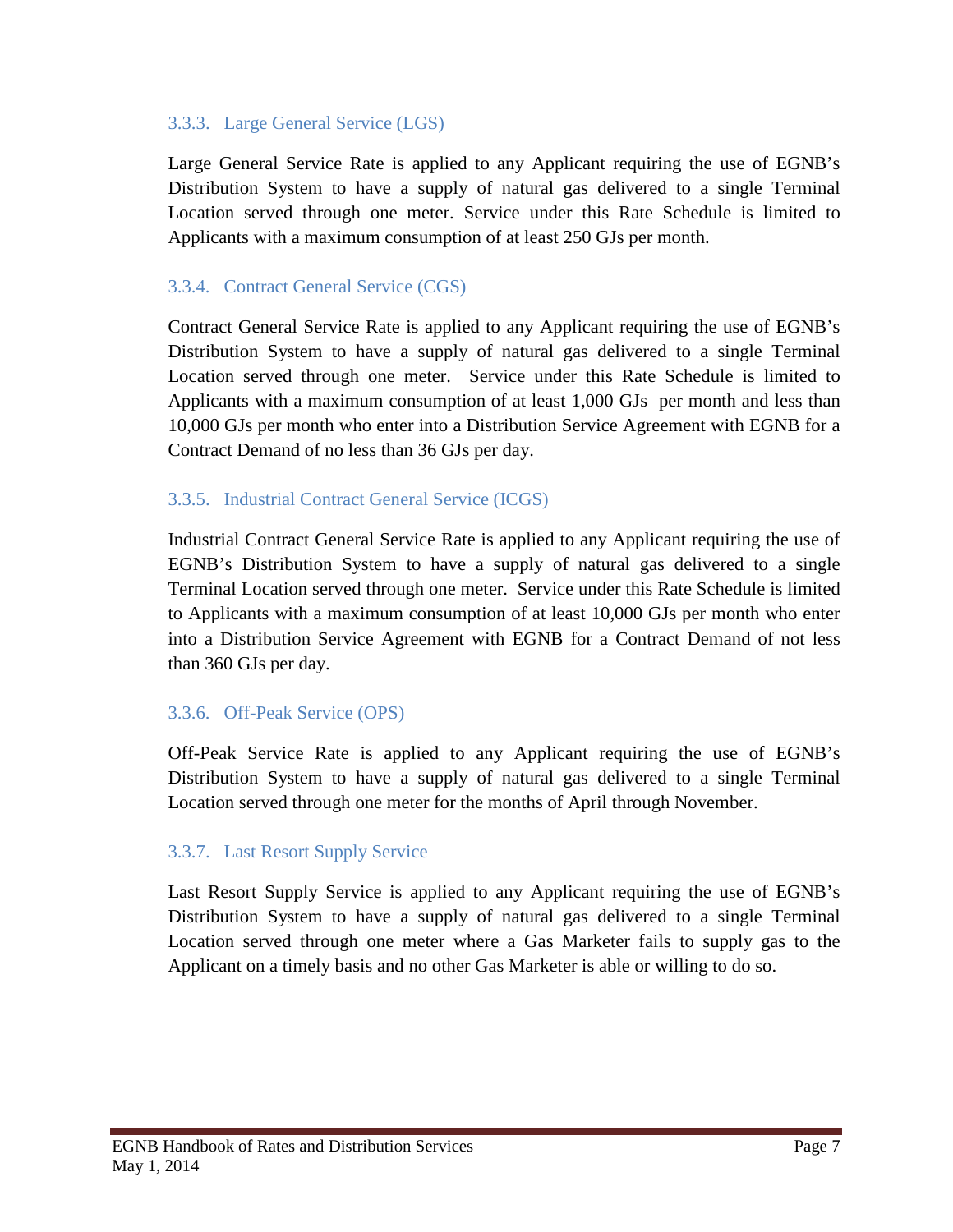# <span id="page-9-0"></span>**3.4 Rate Classification**

### 3.4.1 Initial Determination

EGNB will initially determine the rate class which best fits the Customer's consumption pattern.

### 3.4.2 Request for Change in Rate Class

A Customer requesting a change to the rate class to which they have been assigned must submit a letter in writing to EGNB outlining the rationale for the request. The request will be reviewed by EGNB's Customer Care Manager and a written decision as to that Customer's rate class will be provided to the Customer within 30 days of receiving the request.

### 3.4.3 Customer Rate Class Reclassification

EGNB reserves the right to review customer accounts and make changes to the rate class to which a Customer has been assigned. Rate class reclassification can occur under the following conditions:

Customer accounts will be reviewed annually, to ensure the Customer's monthly consumption continues to correspond to the rate class to which the Customer has been assigned. Any changes to the rate class to which the Customer has been assigned will occur in the month following the annual review.

Notification of a rate class reclassification will be provided on the Customer's bill in which it takes affect.

### 3.4.4 Applicable Rate

A Customer will be charged the Board approved rate for the rate class outlined in the Rate Schedule in Appendix A to which that Customer is assigned from time to time.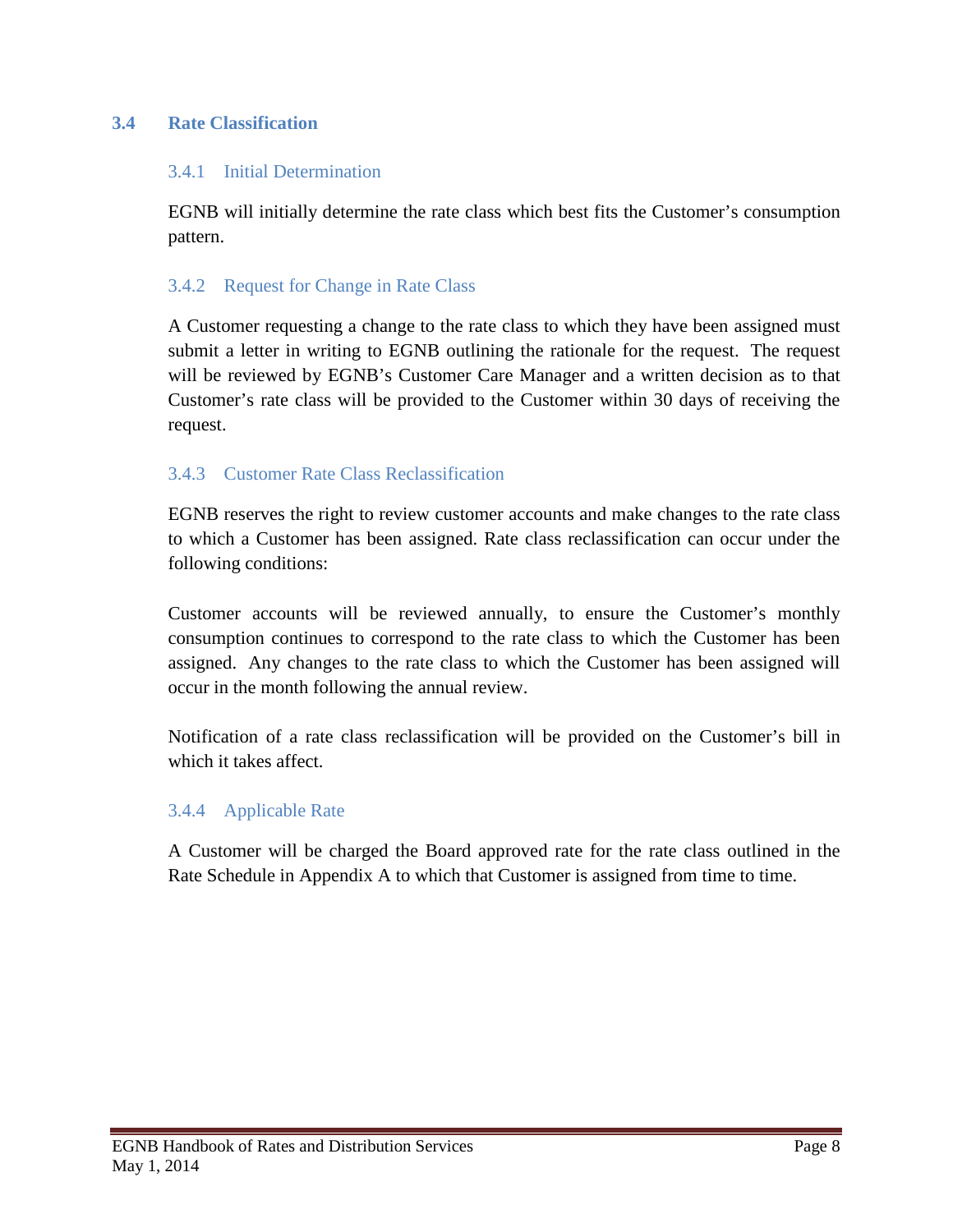# <span id="page-10-0"></span>**4. Application for Natural Gas Distribution Service**

### <span id="page-10-1"></span>**4.1 Provision of Service**

An application for natural gas Distribution Service will require the completion of EGNB's Application for Natural Gas Service form and may be initiated by mail, telephone, email or in person at any of EGNB's offices at the following locations:

| Fredericton: | 440 Wilsey Road<br><b>Fredericton NB</b><br>E3B 7G5                       |
|--------------|---------------------------------------------------------------------------|
| Saint John:  | 691 Somerset Street<br>Saint John, NB<br>E <sub>2</sub> K 2Y <sub>6</sub> |
| Moncton:     | 84 Driscoll Crescent<br>Moncton, NB<br><b>E1E 3R8</b>                     |

Telephone: 1-800-994-2762 press option #5 (Monday through Friday 8 a.m. - 6 p.m.)

Email: info@naturalgasnb.com

An Applicant, an Applicant's Gas Marketer or a Gas Marketer acting on behalf of an Applicant, at the time of applying for Distribution Service, must elect, for the term of any Distribution Service Agreement, to deliver its own natural gas requirements to EGNB at the Point of Acceptance. Each Customer is responsible for the selection of its Gas Marketer. EGNB shall deliver natural gas to a Terminal Location as required by the Applicant, subject to the terms and conditions contained in this Rate Handbook and the applicable Rate Schedule and Distribution Service Agreement.

The Applicant(s) must be the owner or tenant of the premises or facility for which service is requested and will be required to provide proof of identification.

The signed original Application for Natural Gas Service will remain on file at EGNB's head office located at 440 Wilsey Road, Fredericton, NB.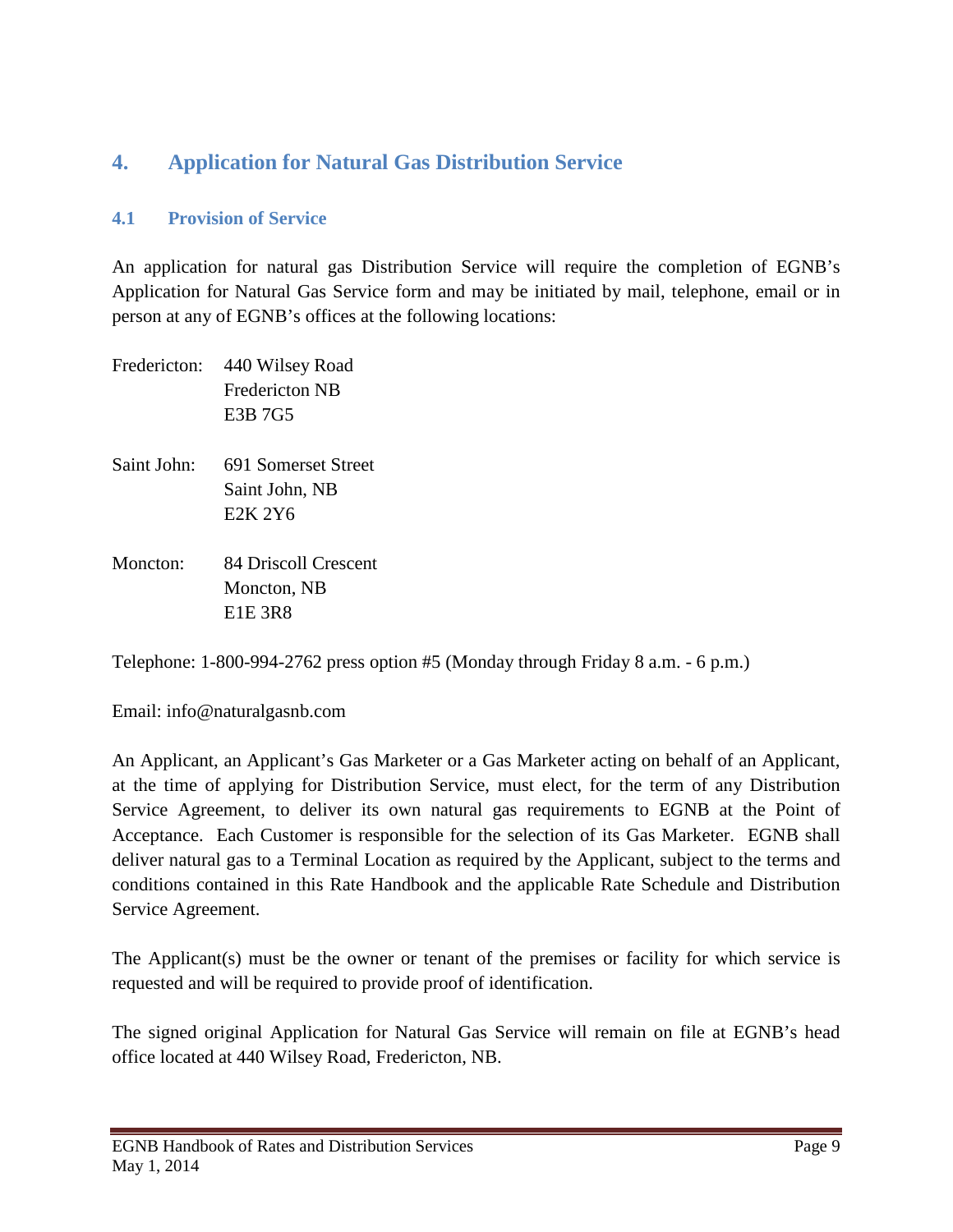When the owner or tenant of premises or a facility along the line of any of EGNB's pipelines or Applicant can be economically supplied through a main extension requests Distribution Service from EGNB, EGNB will, subject to Section 4.2.1, render the service requested once the following have been completed:

- (a) an Application for Natural Gas Service
- (b) EGNB has provided a written estimate of costs that the Applicant will be required to pay and such estimate has been accepted in writing by the Applicant. Costs will include:
	- (i) the material and installation costs relating to any portion of the service line, service connections and appurtenant facilities located on the Customer's property that exceeds the portion which EGNB will install without charge
	- (ii) any surcharge (contribution-in-aid-of-construction) relating to the portion of the main and appurtenant facilities that exceeds the portion which EGNB will install without charge
- (c) the Applicant has furnished reasonable security as to the performance of the Applicant's obligations if required to do so by EGNB
- (d) the Applicant has furnished any required rights-of-way or made agreement to pay costs therefor
- (e) the Applicant has assured EGNB that the Applicant will be a reasonably permanent customer of EGNB

# 4.1.1. Security Deposit

EGNB may require the payment of a security deposit as a condition of service. The amount and timing for the security deposit will be determined by EGNB.

A security deposit is not required from a Customer who complies with one of the following:

- (a) has a positive payment history on another EGNB account in the Customer's name
- (b) can supply a satisfactory credit reference from another utility
- (c) consents to a credit check and the results are satisfactory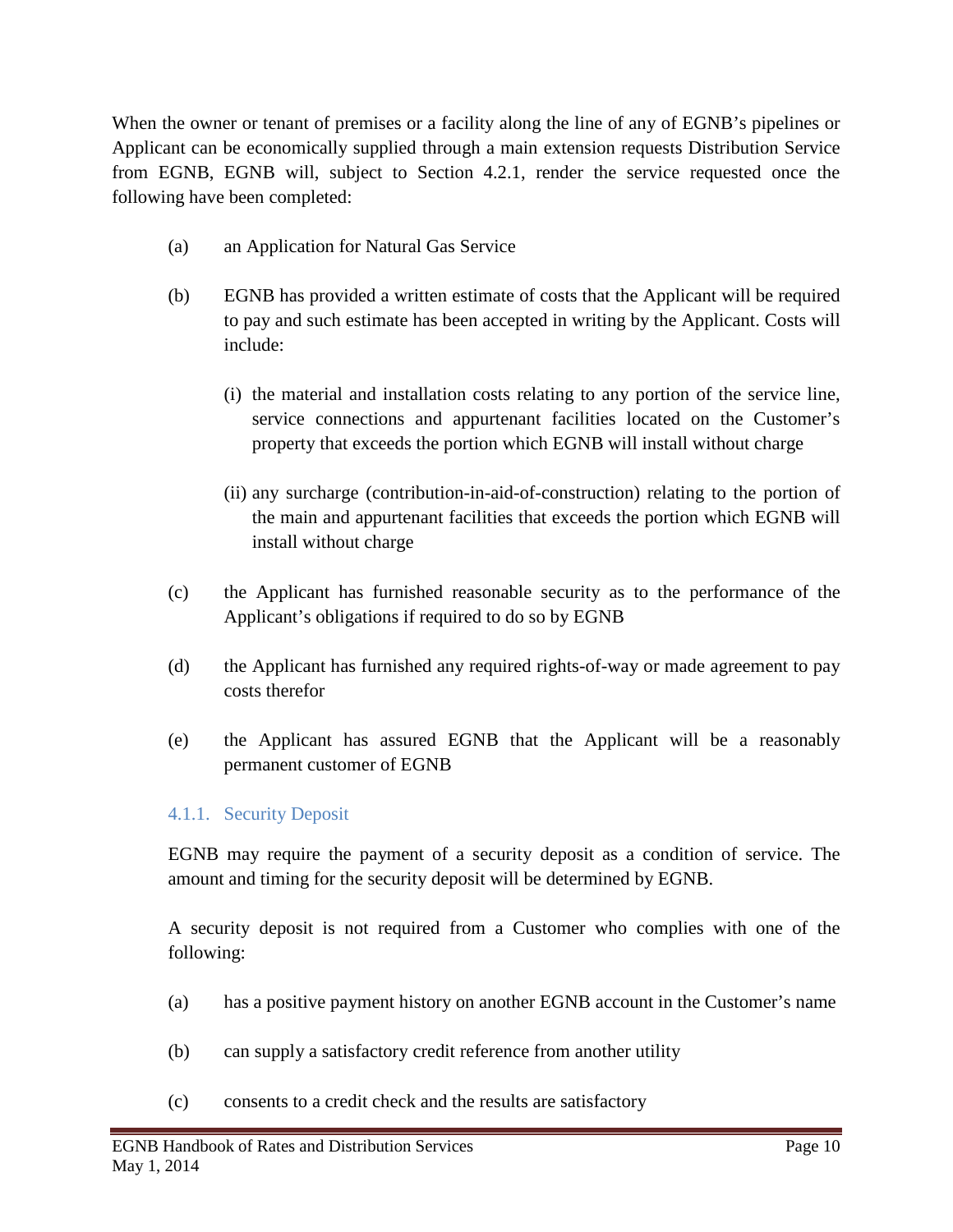### 4.1.2. Forms of Deposits

Security deposits may be in the form of:

- (a) cash
- (b) letter of guarantee from a chartered Canadian bank or trust company
- (c) bearer bonds guaranteed by either the Government of Canada or the Province of New Brunswick

#### 4.1.3. Deposit Amount

Deposits from Small General Service and Mid-General Service Customers may not exceed five times the Customer's estimated average monthly bill for a calendar year except in the case of natural gas space heating customers where deposits may not exceed five times the estimated average monthly bill for the heating season, to secure payment for Distribution Services actually rendered, or for the rental of fixtures, and facilities actually supplied. EGNB shall inform the Customer of his or her right to have the amount of the required deposit reviewed by the Board if the Customer wishes to do so.

A deposit for Large General Service, Contract General Service and Industrial Contract General Service shall not exceed the cost of four times the Customer's average monthly usage, except in the case of a Customer whose usage varies widely such as space heating or cooling customers, or certain manufacturing and industrial processors, where the deposit shall not exceed the cost of four times the average monthly usage for the four months of highest consumption.

### 4.1.4. Interest

Each depositor shall accrue interest compounded semi-annually. The interest rate shall be set at the rate prevailing on Government of Canada three year Bond at the beginning of the calendar quarter in which the deposit is received. The interest rate shall remain constant for one year. If the deposit is held beyond one year, the interest rate shall be adjusted annually to the prevailing interest rate at the time of the extension. Interest shall be paid upon the return of the deposit, or where the deposit has been held for a period of one year, the interest shall be credited to the Customer on the first billing for Distribution Service rendered after the end of such period.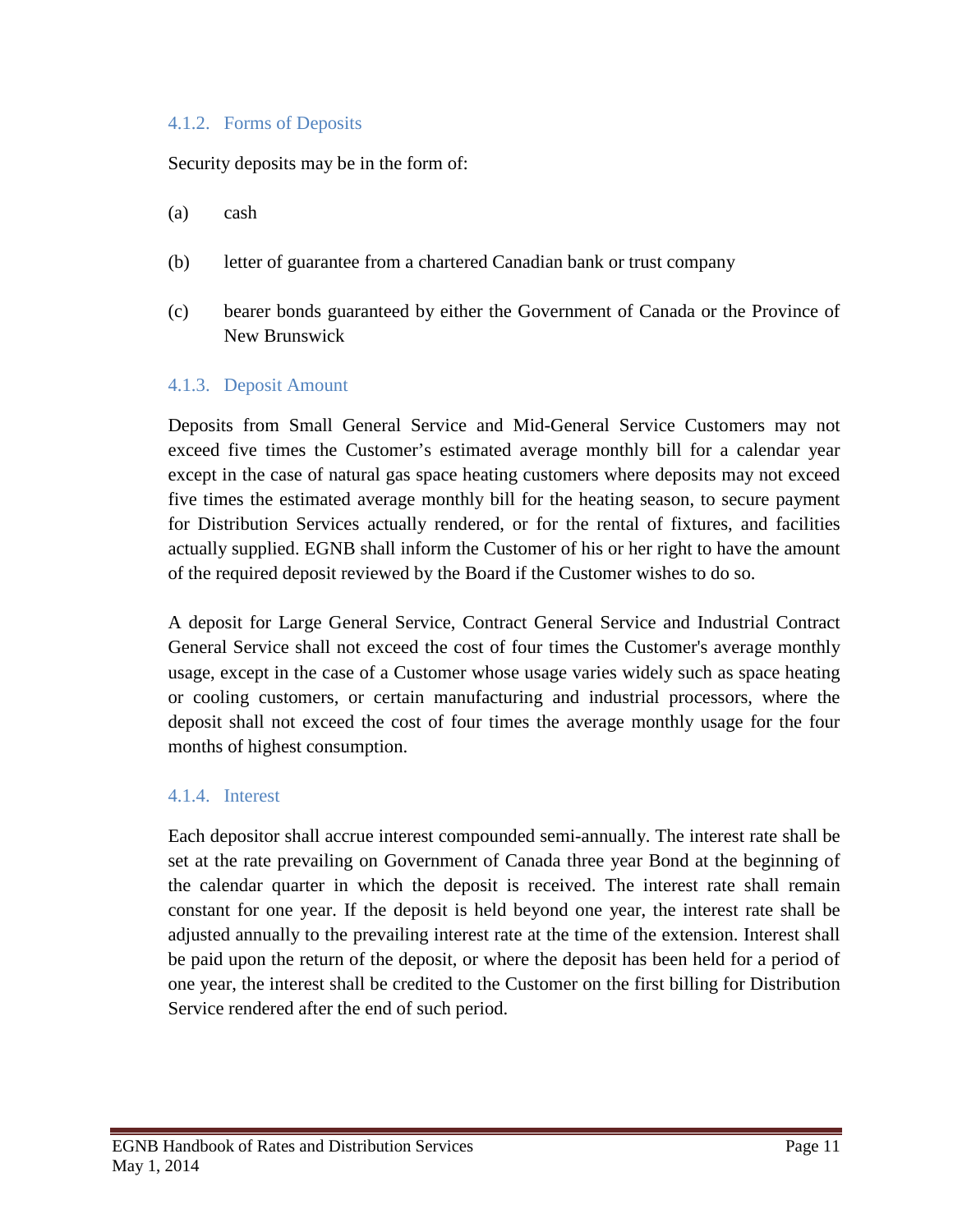### 4.1.5. Deposit Return

Each depositor, upon ceasing to be a Customer, shall promptly receive a refund of such deposit and all interest thereon not theretofore refunded or credited, upon surrendering the deposit certificate (or submitting satisfactory proof of the right to receive the deposit) and upon payment of all bills for which such deposit is security.

### <span id="page-13-0"></span>**4.2 Refusal of Services**

#### 4.2.1. Grounds

EGNB reserves the right to refuse to provide or continue to provide Distribution Service under the following circumstances:

- (a) the Applicant owes EGNB for Distribution Service rendered at the same or another address
- (b) for failure or refusal of the Customer to pay any amount owing to EGNB
- (c) the Applicant refuses to pay any required security deposit
- (d) such service would unduly interfere with or impact the integrity of the Distribution System
- (e) there are safety considerations at the premises or facility to be served or being served
- (f) use of natural gas by the Customer for any purpose other than that described in the service application, gas supply contract or Rate Schedule
- (g) EGNB's employees or agents are refused access for any lawful purposes to the premises or facility to which natural gas is delivered
- (h) EGNB's property on a Customer's premises has been tampered with, damaged or destroyed
- (i) a natural gas installation contravenes the provisions of the *Gas Distribution Act, 1999* or regulations or any other applicable enactment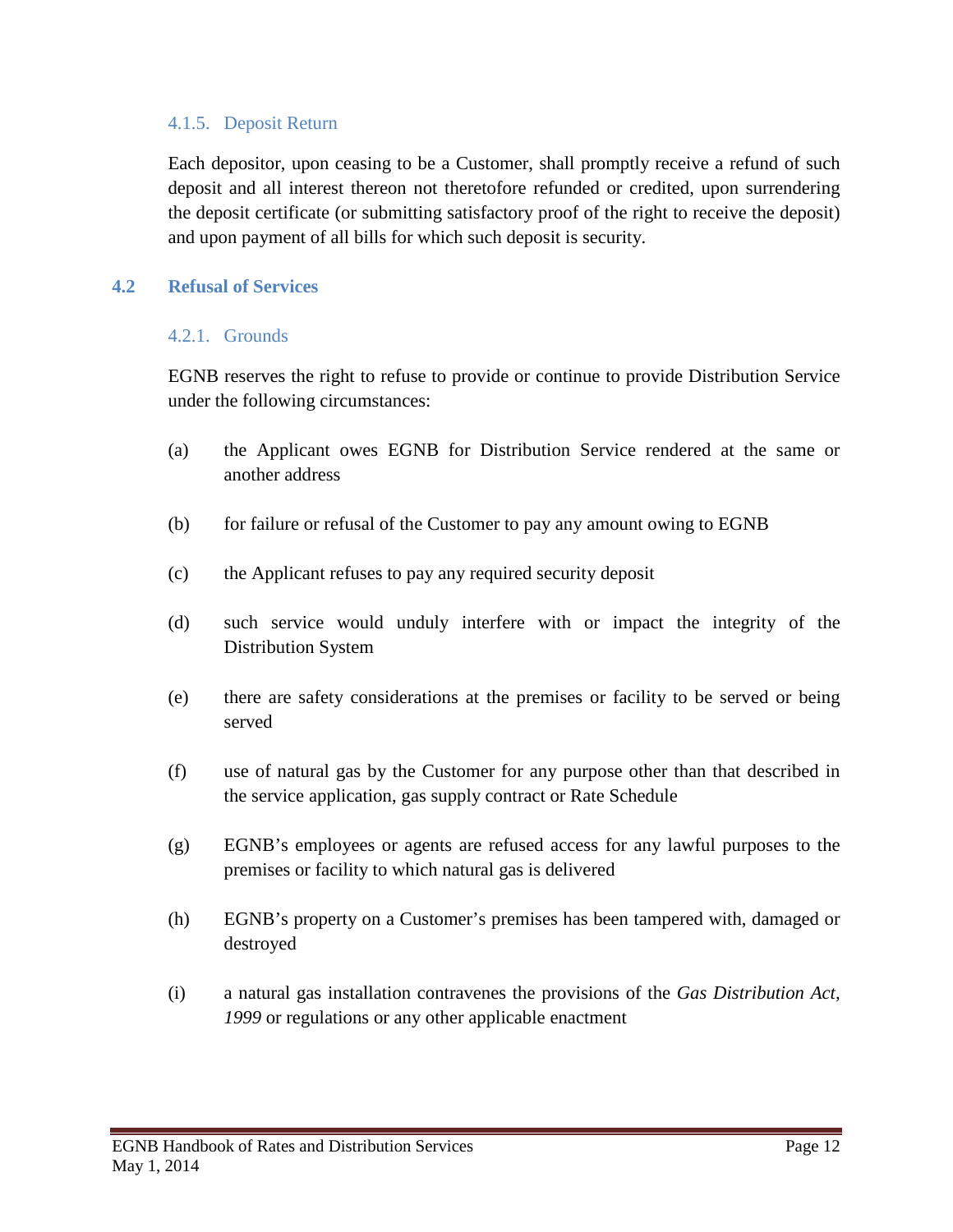### 4.2.2. Notification

EGNB will provide written notice to the Applicant regarding the refusal or discontinuation of service. The written notice of refusal or discontinuation shall include:

- (a) reasons for the refusal/discontinuation
- (b) the conditions that must be met by the Applicant to qualify for service
- (c) information relating to the appeal process that can be made to the Board pursuant to the *Energy and Utilities Board Act*

### 4.2.3. Incomplete Application

EGNB will provide notification to an Applicant within five business days regarding the submission of an incomplete application and provide direction regarding missing information. Such notice shall not be considered a refusal of the application.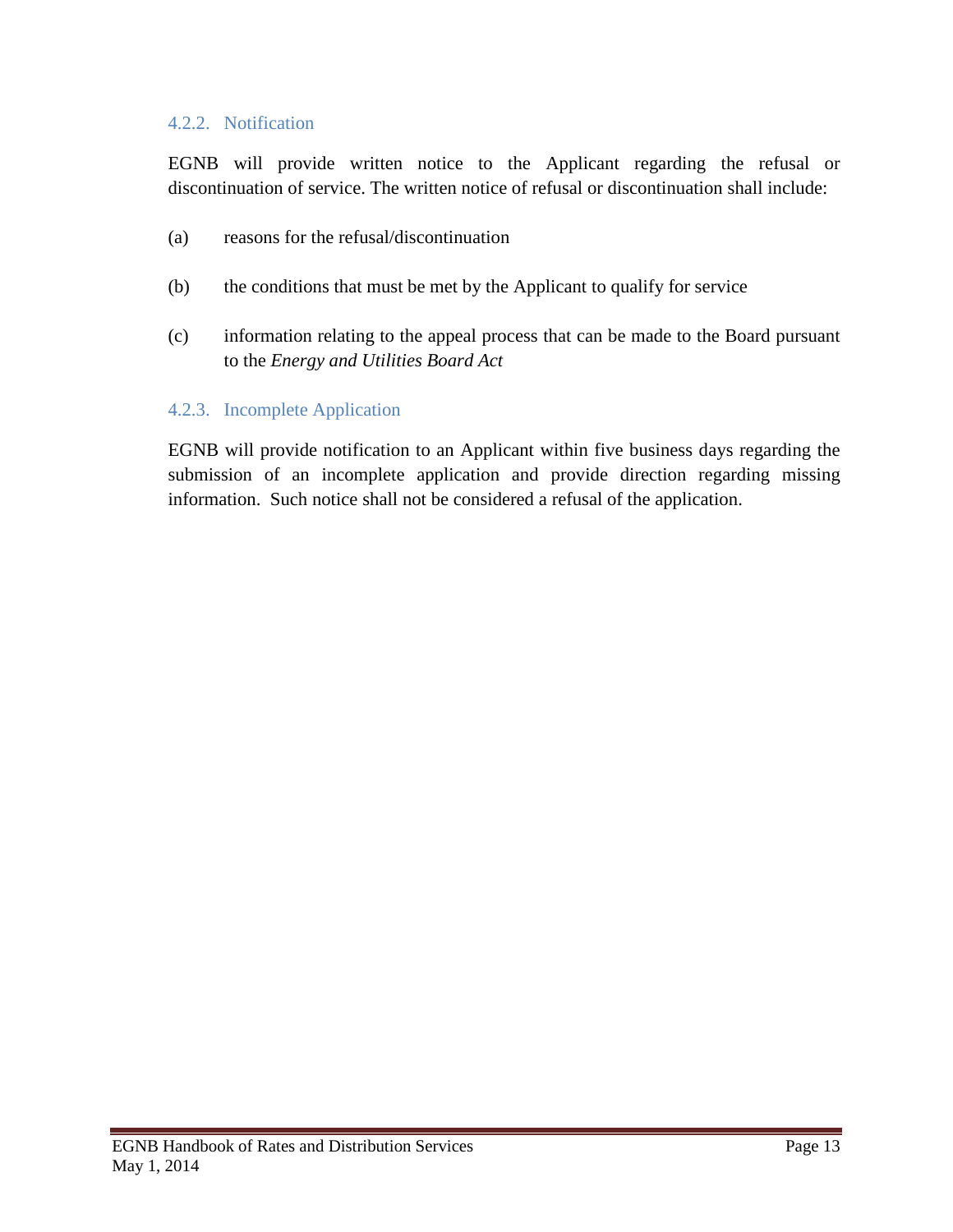# <span id="page-15-0"></span>**5. Certain Terms and Conditions of Distribution Service**

EGNB will be responsible for all services as provided in the Application for Natural Gas Service.

### <span id="page-15-1"></span>**5.1 Obligations of EGNB**

### 5.1.1 Energy Content

It is assumed that each cubic metre of natural gas delivered to a Terminal Location contains the same number of gigajoules of energy as natural gas delivered to EGNB at the Point of Acceptance for Distribution Service.

### 5.1.2 Substitution Provision

EGNB may deliver natural gas, gaseous or liquid hydrocarbons from any standby equipment provided that the hydrocarbons so delivered shall be reasonably equivalent to the natural gas normally delivered.

### 5.1.3 Main Extensions

If a natural gas main extension is required to serve an Applicant, EGNB shall furnish, place and construct the natural gas main and appurtenant facilities if it is economically feasible to do so.

EGNB's cost of this main extension shall include material and installation costs, the amounts paid to governmental authorities for required permits and all paving charges that are legally imposed by any governmental authority for the repair or replacement of any street or sidewalk disturbed in the course of such installation.

If EGNB, in order to provide service to an Applicant, must install natural gas mains and appurtenant facilities in addition to those described above, EGNB will impose a surcharge ("Contribution-in-Aid-of-Construction") which will make the service to the Customer economically feasible. The Contribution-in-Aid-of-Construction will be determined as part of the business case analysis completed by EGNB.

# 5.1.4 Service Connections

EGNB will install, at its own expense, up to 30 metres of service line (service line measured from the centerline of the public right-of-way, or from the main if it is closer to the exterior of the Customer's facility), service connections and the required metering facilities. The service installation costs shall include material, installation and the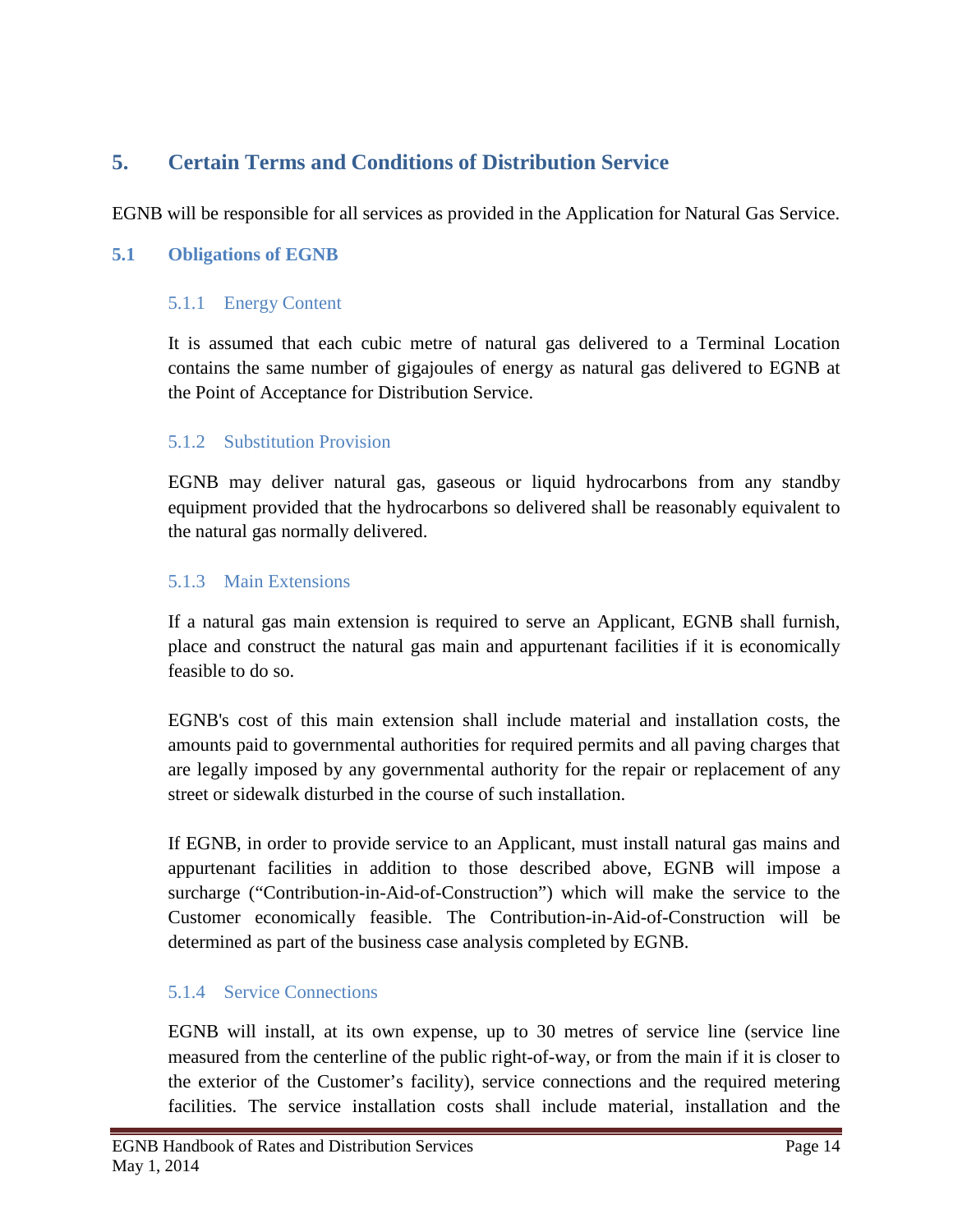amounts imposed by governmental authorities for obtaining work permits and for repairing or replacing disturbed pavement. EGNB's metering facility shall be installed on the front wall of a residential Customer's property, or on a side wall within two metres of the front wall, unless clearance requirement cannot be achieved. Service piping will not be installed under winter conditions (as determined by EGNB) except in the case of an emergency situation such as failure of a Customer's heating system.

In the event additional service capacity is requested above what EGNB deems required, such expenses will be paid by the Customer at EGNB's cost thereof. Refer to Appendix B - Fees and Charges. However, if in the opinion of EGNB, the prospective revenue is sufficient to justify such excess capacity expense, service piping may be installed at the expense of EGNB.

# 5.1.5 Inspection, Maintenance and Replacement of Facilities

EGNB shall be solely responsible for the inspection, testing, operation, maintenance, replacement and reconstruction of all mains, service lines, service connections and appurtenant facilities which it uses to deliver natural gas to Customers.

EGNB shall bear the cost of inspecting, testing and operating all facilities. It shall bear the cost of maintaining, replacing or reconstructing all main and appurtenant facilities. It shall also bear the cost of maintaining, replacing or reconstructing the service line and appurtenant facilities necessary to serve each Customer, unless an act or omission of the Customer necessitates the replacement or reconstruction.

If an act or omission of any Customer necessitates the replacement or reconstruction of any EGNB facilities, the Customer shall pay to EGNB the cost of replacement or reconstruction.

# 5.1.6 Supplier of Last Resort

### On a timely basis

When a Gas Marketer fails to supply natural gas to a Customer, EGNB will provide natural gas supply to the Customer on a timely basis not exceeding 30 days. EGNB shall make all reasonable efforts to inform the Customer as soon as a failure occurs. EGNB will use all reasonable efforts to obtain a natural gas quantity equivalent to the quantity which is the subject of the failure ("Replacement Gas"). The Customer undertakes to pay EGNB a monetary indemnity equal to the cost incurred by EGNB for obtaining the Replacement Gas (the "Gas Indemnity") plus 10%. EGNB shall use all reasonable efforts to minimize such Gas Indemnity.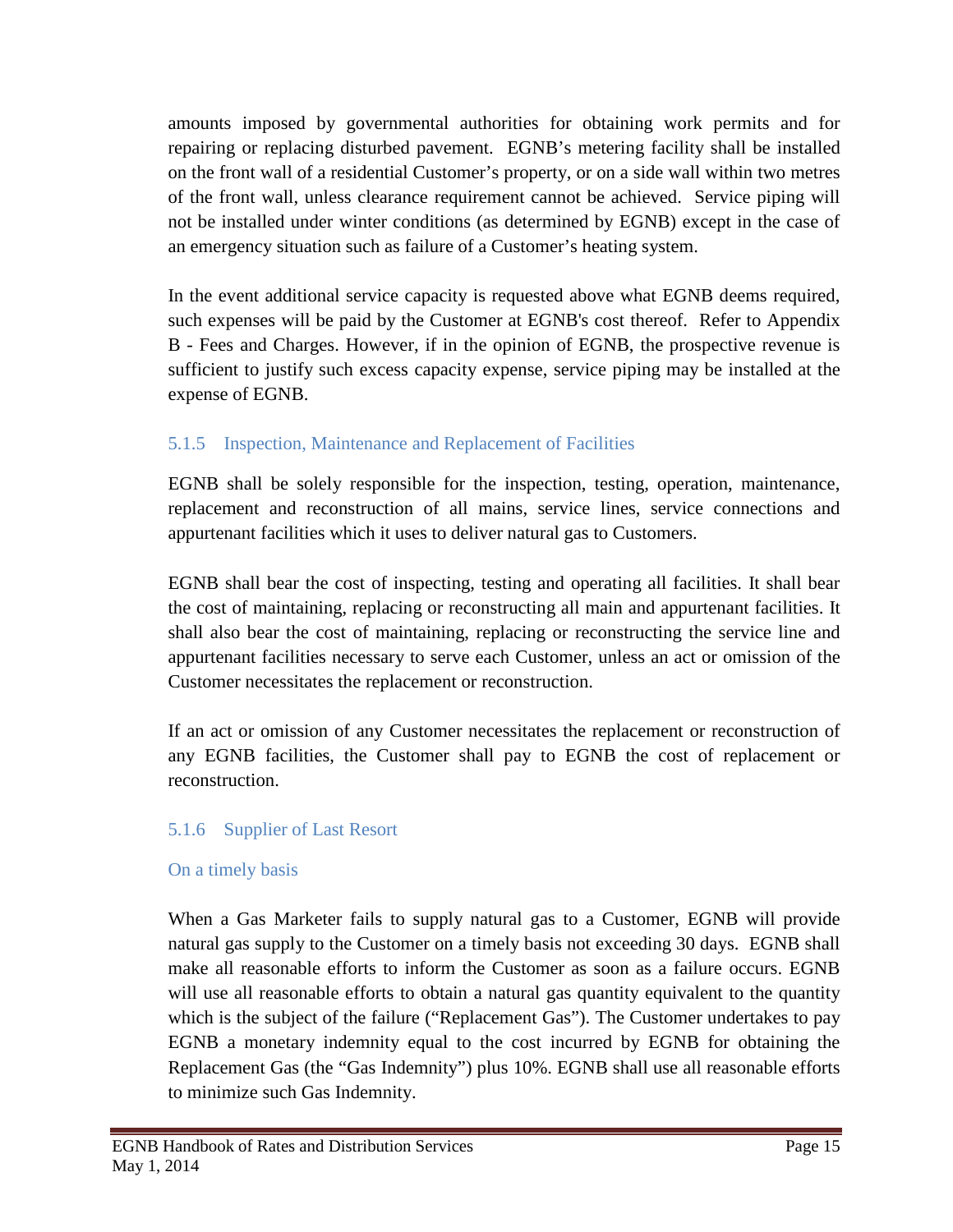The defaulting Gas Marketer shall indemnify EGNB for all reasonable direct damages sustained by the latter as a result of such failure to supply. Moreover, where EGNB was unable to obtain Replacement Gas and therefore had to curtail quantities it supplies within its Franchise Area, then the Gas Marketer shall indemnify EGNB for EGNB's loss in distribution revenues or any other revenues directly attributable to such curtailment.

# Midterm supply

If a Customer is unable to obtain supply from a Gas Marketer prior to the expiration of the process described above, he may request Last Resort Supply Service. The Customer undertakes to pay EGNB a monetary indemnity equal to the cost incurred by EGNB for obtaining the Last Resort Supply Service plus 10%, for the term of the agreement.

### <span id="page-17-0"></span>**5.2 Obligations of Customer**

### 5.2.1 Meter Access

The Customer will be responsible to ensure clear and free access to the meter; this will include snow removal.

# 5.2.2 Service Connection

Additional footage of natural gas service piping (beyond 30 metres of service line) will be charged to the Customer. Refer to Appendix B - Fees and Charges. However, if, in the opinion of EGNB, the prospective revenue is sufficient to justify such excess piping, additional footage of natural gas service piping may be installed at the expense of EGNB.

Whenever EGNB installs service lines, service connections and metering facilities at the request of an Applicant who does not take service within four months after facilities are in place, the Applicant shall bear all reasonable expenses. Expenses may include providing, placing and constructing such facilities, but whenever natural gas service is required, the Applicant shall be entitled to a refund equal to the cost of the service lines and appurtenances, less depreciation at the current rate.

EGNB may under certain conditions allow the Customer to minimize excess costs by providing trenching on the Customer's property according to EGNB specifications, but under no condition will the Customer be allowed to install piping that would be the property or responsibility of EGNB.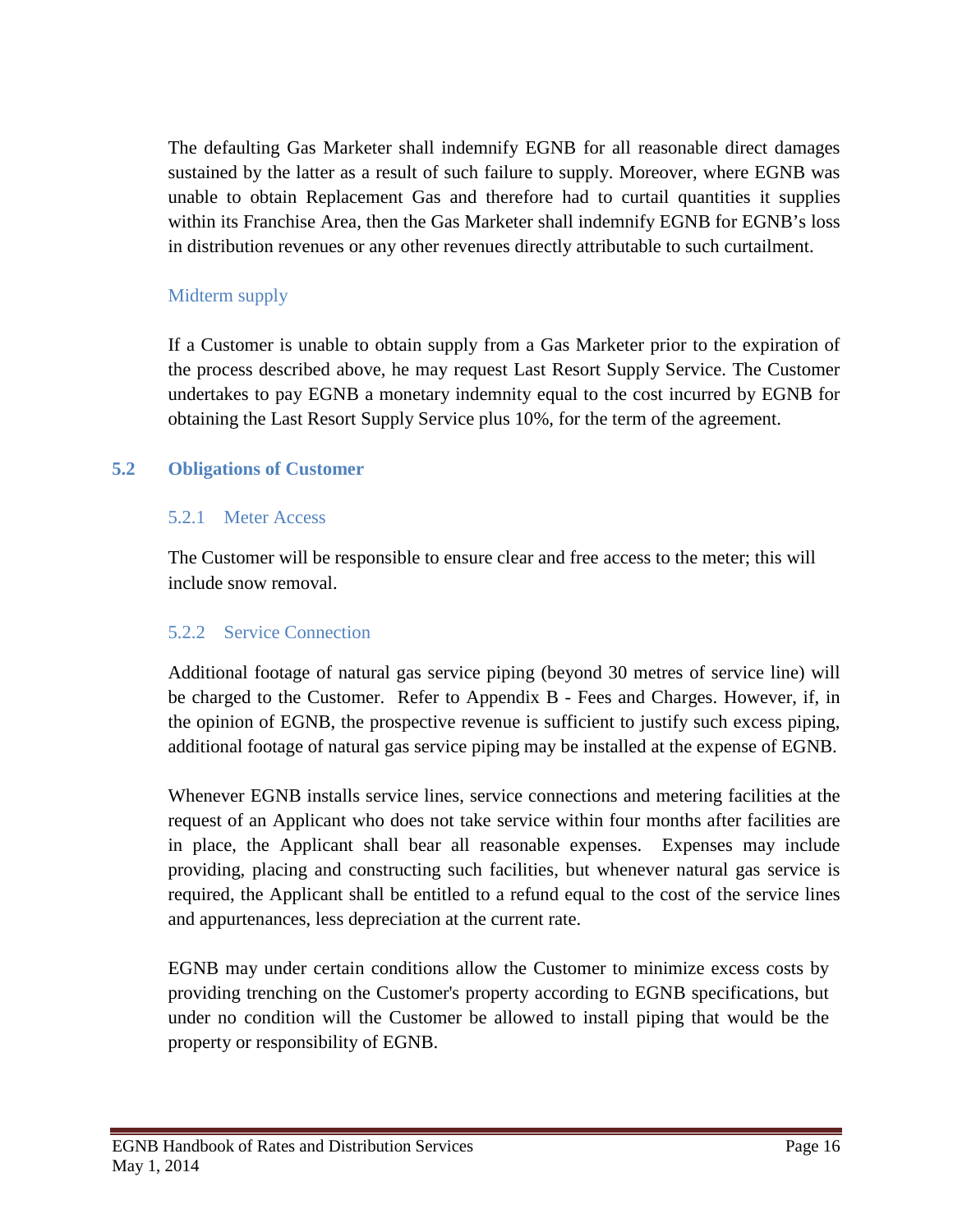### 5.2.3 Facility Relocation

All costs associated with the relocation of EGNB equipment or facilities at a Customer's request will be borne by the Customer. Refer to Appendix B - Fees and Charges.

# 5.2.4 Meter Reading

The costs associated with testing a natural gas meter at a Customer's request will be borne by the Customer, if the measurement equipment is not found to be in error by more than three percent.

# 5.2.5 Choice of Gas Distribution Marketer

A Customer is responsible for the selection of the available Gas Distribution Marketer that may be most favourable to his or her requirements. EGNB does not make any warranty, expressed or implied, as to the rates, classifications or provisions favourable to the present or future service requirements of the Customer.

# 5.2.6 Piping and Equipment for Customer

The Applicant shall, at his or her own expense, equip his or her Terminal Location with such piping and fixtures as may be necessary for the proper utilization of EGNB's Distribution Service. Such piping and fixtures shall comply with the rules, regulations, terms and conditions of EGNB and the requirements of the governmental authority having jurisdiction therefore. At any time EGNB may inspect all Terminal Location lines, piping, connections and equipment in which natural gas delivered by EGNB is to be used. No natural gas will be delivered until any and all defective conditions found are corrected to the satisfaction of EGNB.

EGNB reserves the right to change the character of the natural gas delivered, pursuant to law and the provisions of this Rate Handbook, subject to the jurisdiction of the Board.

# 5.2.7 Termination of Natural Gas Supply and/or Delivery

A Customer will continue to be bound by the provisions in this Rate Handbook and the applicable Distribution Service Agreement and will be obligated to pay for all natural gas supplied and/or delivered to the premises until EGNB has terminated the supply of natural gas following the acceptance of a request for termination from the Customer.

EGNB may discontinue natural gas supply and/or delivery to any Customer for any of the following reasons: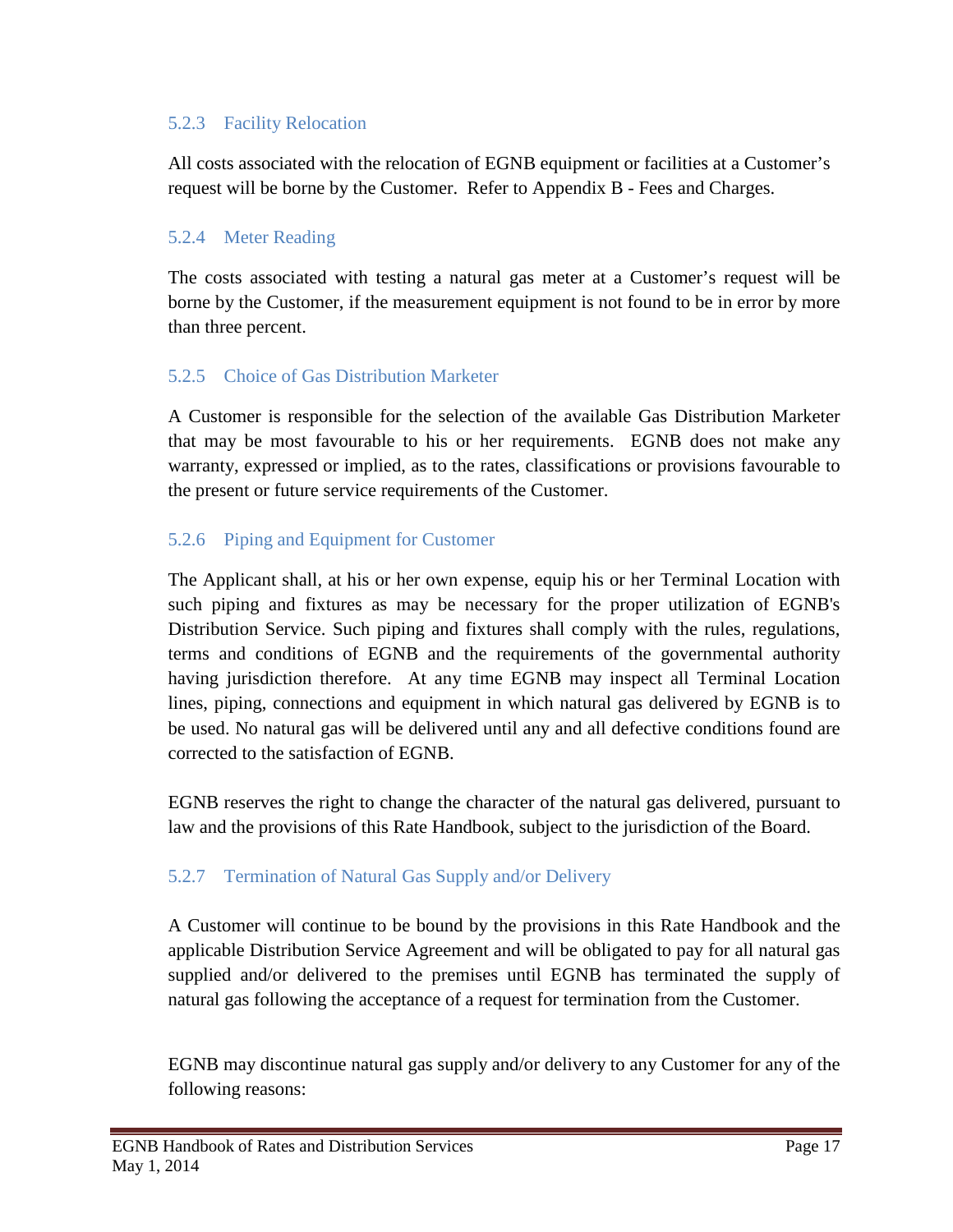- (a) for failure or refusal of the Customer to pay any amount owing to EGNB
- (b) for use of natural gas for any purpose other than that described in the service application, gas supply contract, or Rate Schedule
- (c) in case EGNB, its servants or agents are refused access for any lawful purposes to the premises to which natural gas is supplied and/or delivered
- d) when EGNB's property on a Customer's premises is in any manner tampered with, damaged or destroyed
- (e) when EGNB has reason to believe that an unsafe condition exists on the premises or may develop from a continuation of natural gas supply and/or delivery
- (f) when a natural gas installation contravenes the provisions of the *Gas Distribution Act, 1999* or regulations or any applicable enactment
- (g) where there is evidence of natural gas theft.

Discontinuance of natural gas supply and/or delivery for any of the reasons set out in the previous paragraph shall result in Disconnect and Reconnect Charges payable by the Customer.

The Customer is to be notified, in advance, that EGNB plans to discontinue natural gas supply and/or delivery. EGNB shall inform the Customer of his or her right to have the disconnection reviewed by the Board if they wish to do so. EGNB shall, if requested by the Customer, provide to the Customer the telephone number, fax number, mailing address and e-mail address of the Board.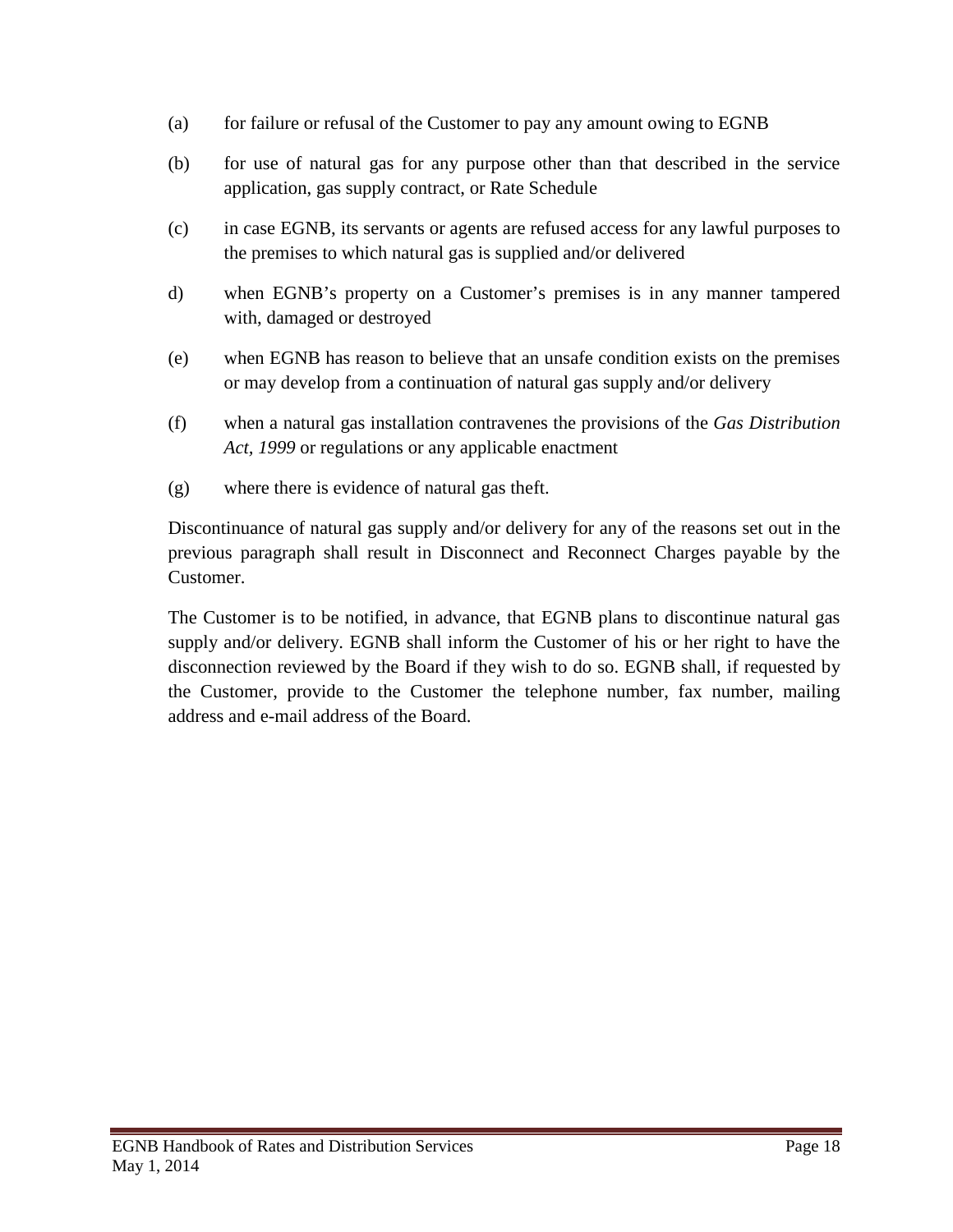# <span id="page-20-0"></span>**6. Billings and Payments**

### <span id="page-20-1"></span>**6.1 Billing Cycle**

EGNB operates on a Billing Month cycle. Bills will be mailed or available electronically on My EGNB on a monthly basis. The amount of natural gas delivered will be determined by EGNB through one of the following mechanisms: a) meter reading, b) summing of monthly Nominations or c) estimated by EGNB where meter reading has not occurred.

EGNB will use a Gigajoule Conversion Factor to convert the delivered volume of natural gas into a standard measure of delivered energy (Gigajoule or GJ).

The distribution rates and charges applicable to a Billing Month shall be those applicable to the calendar month that includes the last day of the Billing Month.

### <span id="page-20-2"></span>**6.2 Billing Options**

### 6.2.1. MyEGNB

EGNB offers on-line billing service called "MyEGNB". Customers receive a monthly email from EGNB letting them know that their bill is ready to be viewed. Customers can access paperless bills from any computer with internet connection. Additional information can be found on EGNB's website: www.naturalgasnb.com.

### 6.2.2. Mail

Monthly paper bills will be mailed to Customers unless a Customer elects to receive paperless billing.

### 6.2.3. Equalized billing

EGNB offers an Equalized Payment Plan for eligible residential and commercial Customers. Residential Customers may request and start the Equalized Payment Plan at any time during the year. Commercial Customers must request and start the Equalized Payment Plan during the months of March to August. Additional information can be found on EGNB's website: www.naturalgasnb.com.

### 6.2.4. Pre-Authorized Payment Plan

EGNB offers a Pre-Authorization Payment Plan to all Customers. The Customer's monthly natural gas bill amount will be deducted automatically on the due date from an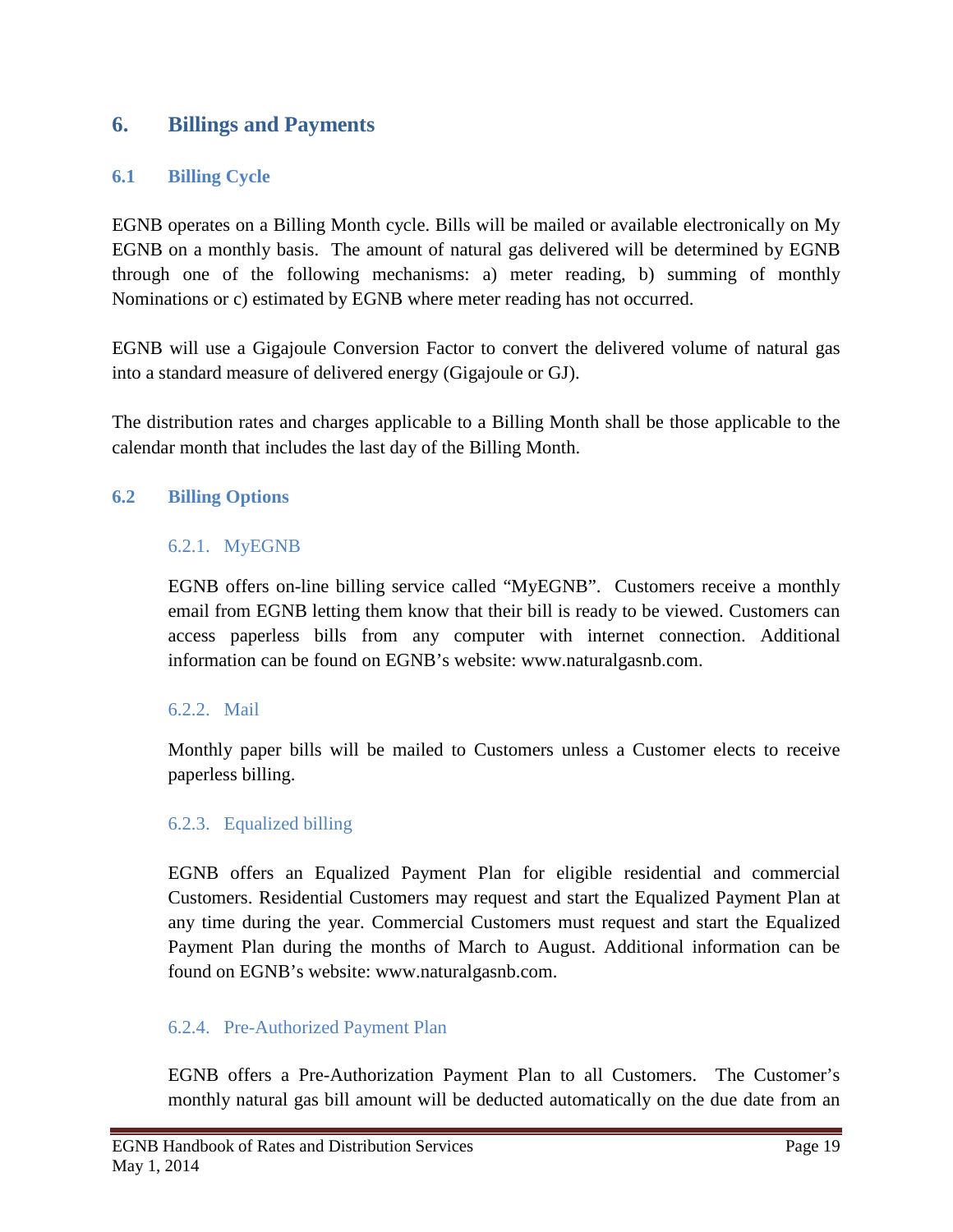approved financial institution. This amount will be shown in the Customer's passbook or monthly statement. The Customer will continue to receive a monthly natural gas bill, which reflects the automatic payment and shows their actual natural gas use and costs. Additional information can be found on EGNB's website: www.naturalgasnb.com.

# <span id="page-21-0"></span>**6.3 Minimum Billing**

The minimum bill per month applicable to service under any particular rate class is outlined in the individual rate schedules. Please refer to Appendix A. If, in a Contract Year, the volume of natural gas taken at the Terminal Location is less than the Contract Demand multiplied by a contractually specified multiple (Annual Minimum Volume), the Applicant will be charged for service related to the Annual Minimum Volume. If, at the request of EGNB, natural gas deliveries to the Terminal Location have been curtailed or discontinued in a Contract Year, the Annual Minimum Volume shall be reduced for each day of Curtailment or discontinuance. The amount reduced is defined as the excess of the Contract Demand over the volume delivered to the Terminal Location on such day.

# <span id="page-21-1"></span>**6.4 Payment Terms and Conditions**

All bills are due when rendered. If payment in full is not received by EGNB, or a designate authorized by EGNB, on or before the date specified in the monthly bill (which is the first business day that is at least 22 days after the date of rendering the bill), a late payment charge shall apply to the unpaid balance of the account at a rate compounded monthly as the Board may approve from time to time.

# <span id="page-21-2"></span>**6.5 Term of Arrangement**

Distribution service of natural gas will be provided pursuant to the Distribution Service Agreement with a Customer's Gas Marketer, the term for which such service is to continue shall be as stated in the Distribution Service Agreement. The term shall automatically be extended for a like period immediately following the agreement expiration date, unless notice of termination of services is provided by the Customer to EGNB. An Applicant receiving such service who temporarily discontinues service in the initial term or in any extension term and does not pay all the minimum bills for the period of such temporary discontinuance of service shall, upon the continuance of service, be liable to pay an amount equal to the unpaid minimum bills for such period.

# <span id="page-21-3"></span>**6.6 Metering Procedure**

EGNB will install, operate and maintain measurement equipment designed to measure the volume of natural gas delivered at a Terminal Location. Any special measurement conditions are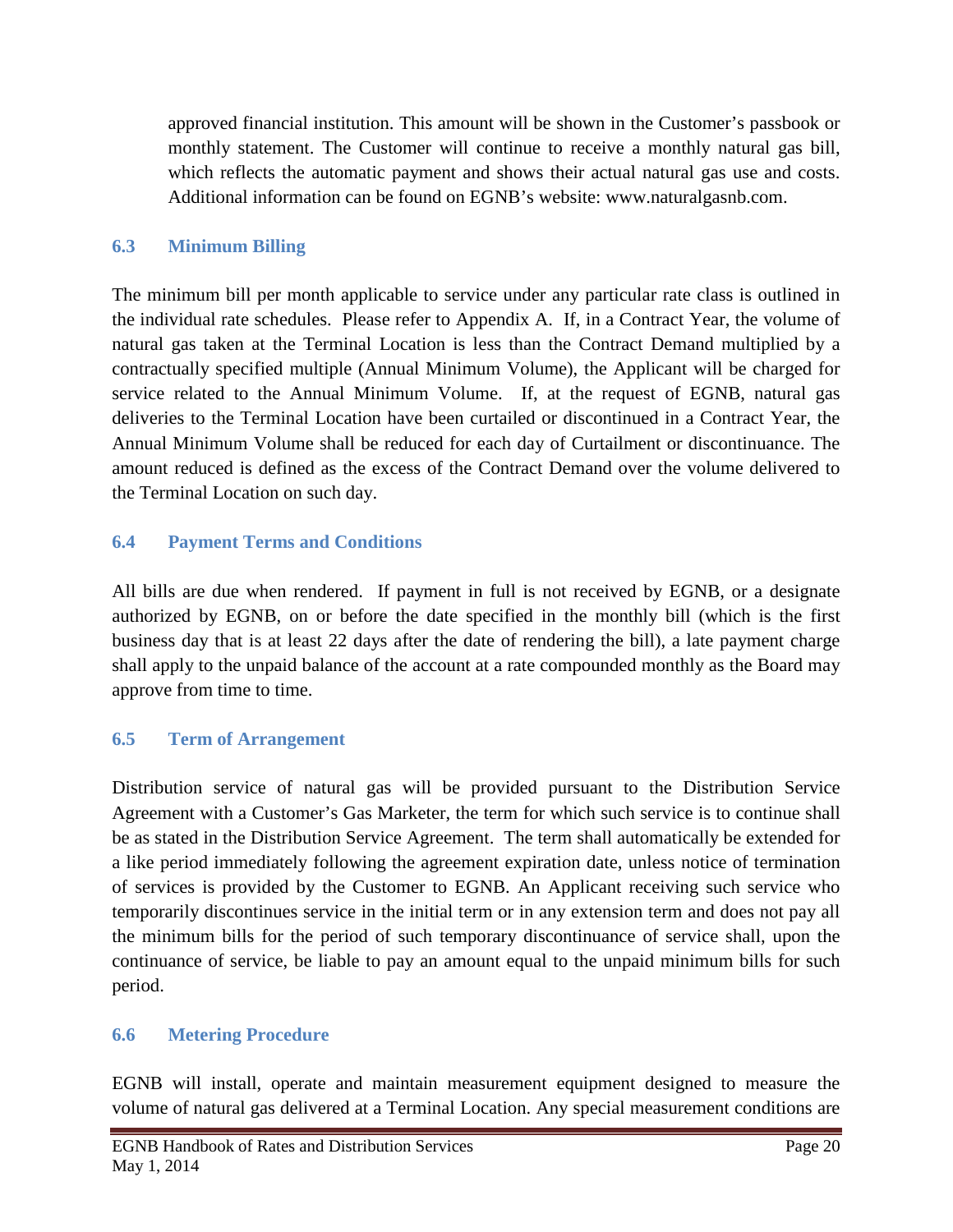outlined in the rules, regulations, terms and conditions of each Application for Natural Gas Service.

# <span id="page-22-0"></span>**6.7 Rates in Agreements**

Notwithstanding any rates for Distribution Services specified in any Distribution Service Agreement, the rates and charges provided for in an applicable Rate Schedule shall apply for service rendered on and after the effective date stated in such Rate Schedule until such Rate Schedule ceases to be applicable.

# <span id="page-22-1"></span>**6.8 Limitation of Liability**

EGNB shall not be responsible for any claim, action, loss or proceeding whatsoever by a Customer as a result of any interruptions, diversions, curtailments or other procedures that are beyond the control of EGNB.

# <span id="page-22-2"></span>**6.9 Deferred Payment**

EGNB at its sole discretion may enter into a negotiated deferred payment agreement with Customers for the purpose of recovering current indebtedness over a period of time.

# <span id="page-22-3"></span>**6.10 Billing Dispute Resolution Process**

All billing disputes will be referred to EGNB's Customer Care team for resolution. A billing dispute that has not been resolved within 20 business days from the initial process will be referred to EGNB's Manager of Regulatory Affairs, or designate. Alternatively, the Customer may refer the billing dispute to the Board for review.

# <span id="page-22-4"></span>**6.11 Customer Complaints**

Where a Customer's complaint relates to EGNB's distribution, natural gas supply or customer services or EGNB's contractors or service providers, EGNB's Manager of Regulatory Affairs, or designate, will reply to the Customer (Complainant) with a decision and reasons, in writing, within 20 business days of receiving a written complaint. If EGNB is unable to complete its investigation to allow it to respond to the complaint within the 20 business day time period, EGNB will notify the Complainant and the Board in writing within 20 business days of receipt of the written complaint. EGNB will send it response to the Complainant within an additional 10 business days.

Where the complaint relates to gas marketers and/or installers or sellers of natural gas equipment, EGNB's Manager of Regulatory Affairs, or designate, will refer the complaint to the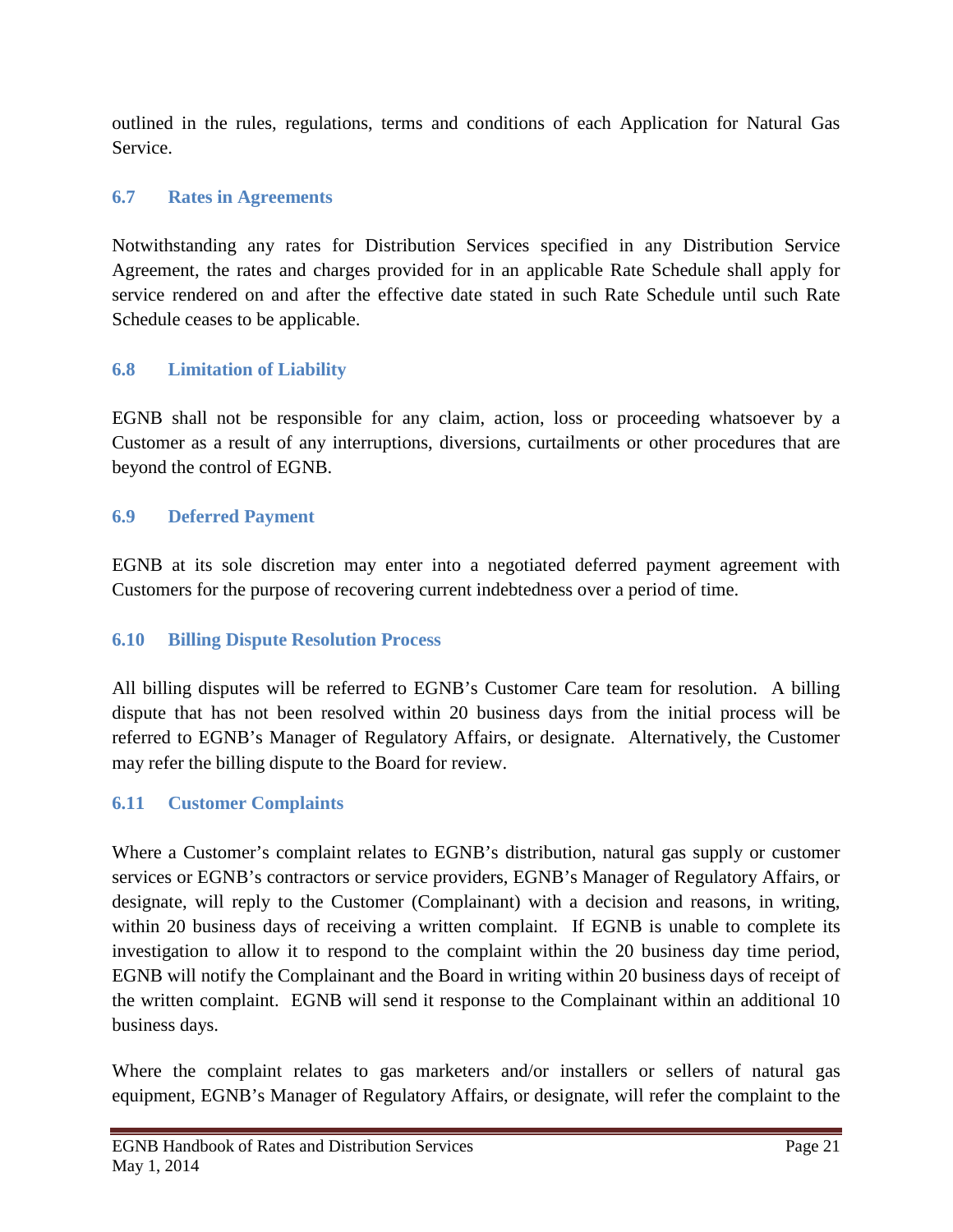appropriate party and confirm such with the Complainant, in writing, within five business days of receiving the written complaint. Where action by EGNB is deemed appropriate, it will be described in the written response.

If the Complainant is not satisfied with the response they receive from EGNB's Manager of Regulatory Affairs, or designate, the Complainant may request a review of the matter by the Board.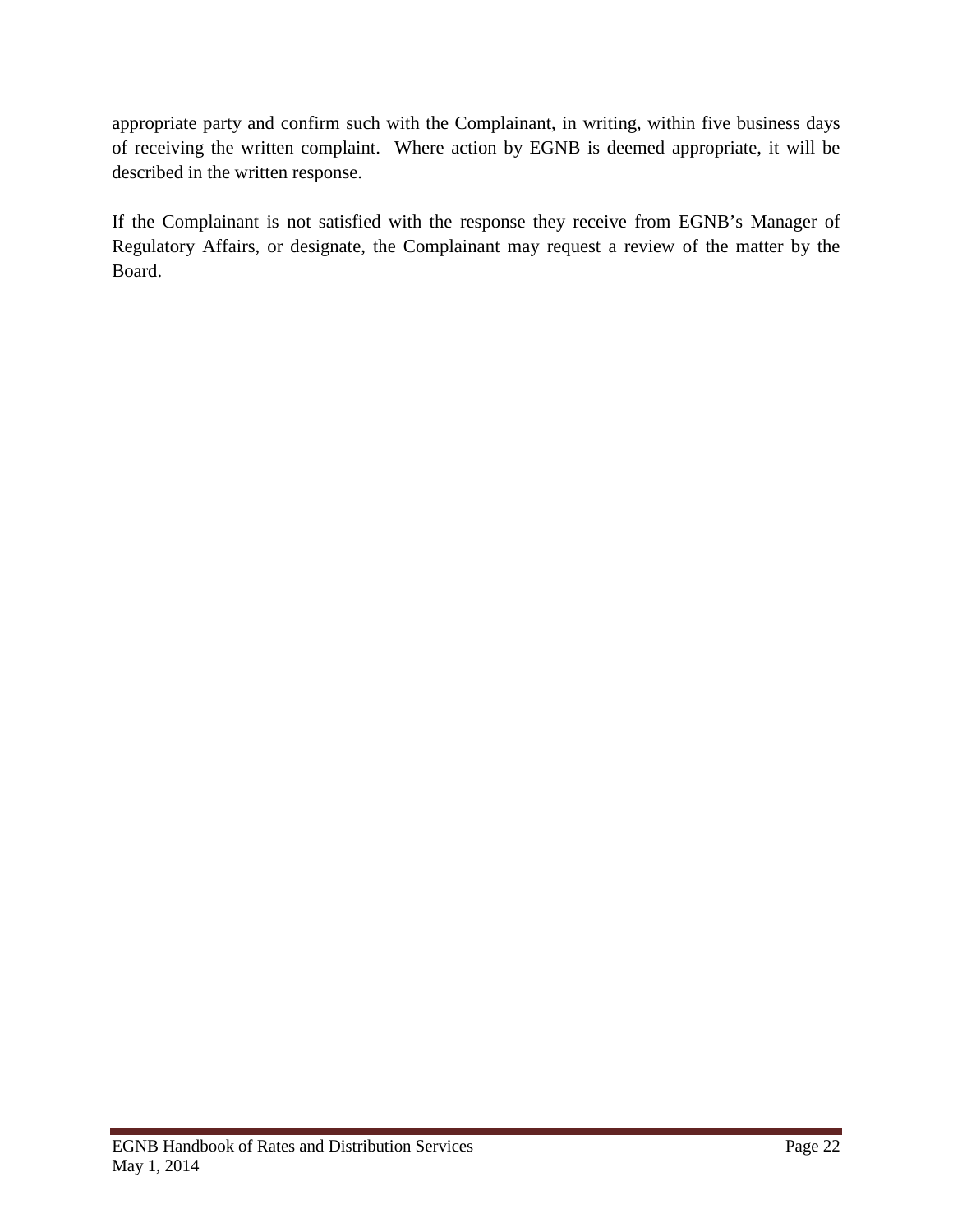# <span id="page-24-0"></span>**7. Gas Marketer Operation – Terms and Conditions**

# <span id="page-24-1"></span>**7.1 Nominations**

An Applicant, an Applicant's Gas Marketer or a Gas Marketer acting on behalf of an Applicant delivering natural gas to EGNB's Point of Acceptance is responsible for advising EGNB, by means of a contractually specified Nomination procedure, of the daily volume of natural gas to be delivered. EGNB will follow the general Nomination procedures set forth by Maritime & Northeast Pipeline, as applicable.

Gas Transportation Services Users shall furnish or cause to be furnished a daily Nomination showing the quantity of natural gas to be received and delivered to EGNB for all Points of Acceptance.

EGNB gas control may monitor all Nominations against its projected load profile and function as the source for determining the need for revised Nomination(s) throughout the day. EGNB and GTS users shall use the same algorithms to forecast next day Nominations and monitor the need for intraday Nomination(s) adjustments throughout the life of a Distribution Service Agreement. Intra-day Nomination revisions shall be in compliance with the procedures of M&NP.

EGNB natural gas control will function as the daily source for Nomination(s) information on an individual and combined GTS user basis for all Distribution Services.

# <span id="page-24-2"></span>**7.2 Operational Flow Orders**

EGNB reserves the right to issue Operational Flow Orders to preserve the integrity of the Distribution System which includes requirements to address issues relating to: operational pressures, adequate supplies in the system, adequate coverage of Lost and Unaccounted For, maintain firm service and system optimization. EGNB will maintain a list of Applicant(s) and/or Gas Marketer(s) whose action(s) could impact the integrity of the Distribution System but reserves the right to issue an OFO to any Applicant or Gas Marketer on the system necessary to resolve an operational issue.

All OFO notices will be posted on the Electronic Bulletin Board system and will include a description of the rationale for the order, the GTS user(s) to which the order is directed and the anticipated duration. EGNB will make reasonable efforts to post an OFO at least two hours prior to its coming into effect. In the event that the GTS user(s) fail to respond to an OFO, EGNB through contract(s) or other operating agreements shall take remedial action to maintain both system integrity and the effective operation of the Distribution System. Any GTS user(s) failing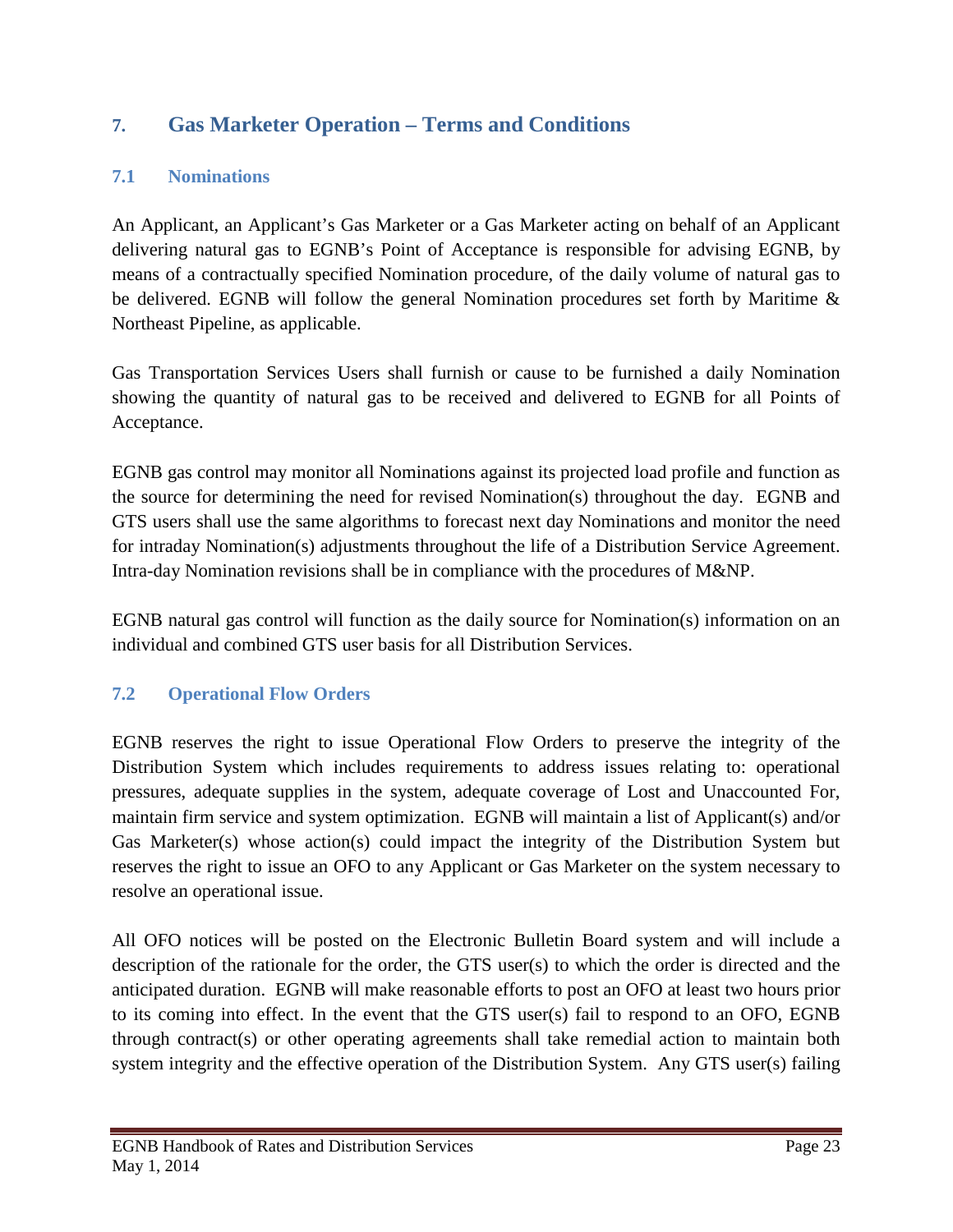to comply with an OFO will be required to reimburse EGNB for all reasonable costs incurred to restore the integrity of the system.

# <span id="page-25-0"></span>**7.3 Load Balancing and Imbalances**

Hourly, daily and seasonal load balancing shall be the sole responsibility of the GTS user(s). EGNB gas control will function as the daily source for load balancing information on an individual and combined GTS user basis for all Distribution Services.

Detailed conditions and obligations related to load balancing and imbalances are set forth in the M&NP general terms and conditions.

EGNB will act as a facilitator and data source (in addition to all GTS user(s) input) for imbalance reconciliation. EGNB gas control through the use of the daily algorithms and automatic meter reading information for specific customers will calculate the daily imbalances for each GTS user. This data is intended to be provided on the second Gas Day following the Gas Day. Applicants, an Applicant's Gas Marketer or a Gas Marketer acting on behalf of an Applicant shall develop methods and procedures to mitigate and resolve all imbalances.

EGNB will provide GTS users with a periodic imbalance statement. GTS users agree to accept the EGNB statement as controlling absent a factual showing of discrepancy using the same algorithms. Applicants, an Applicant's Gas Marketer or as a Marketer acting on behalf of an Applicant shall develop methods and procedures to mitigate and resolve all imbalances.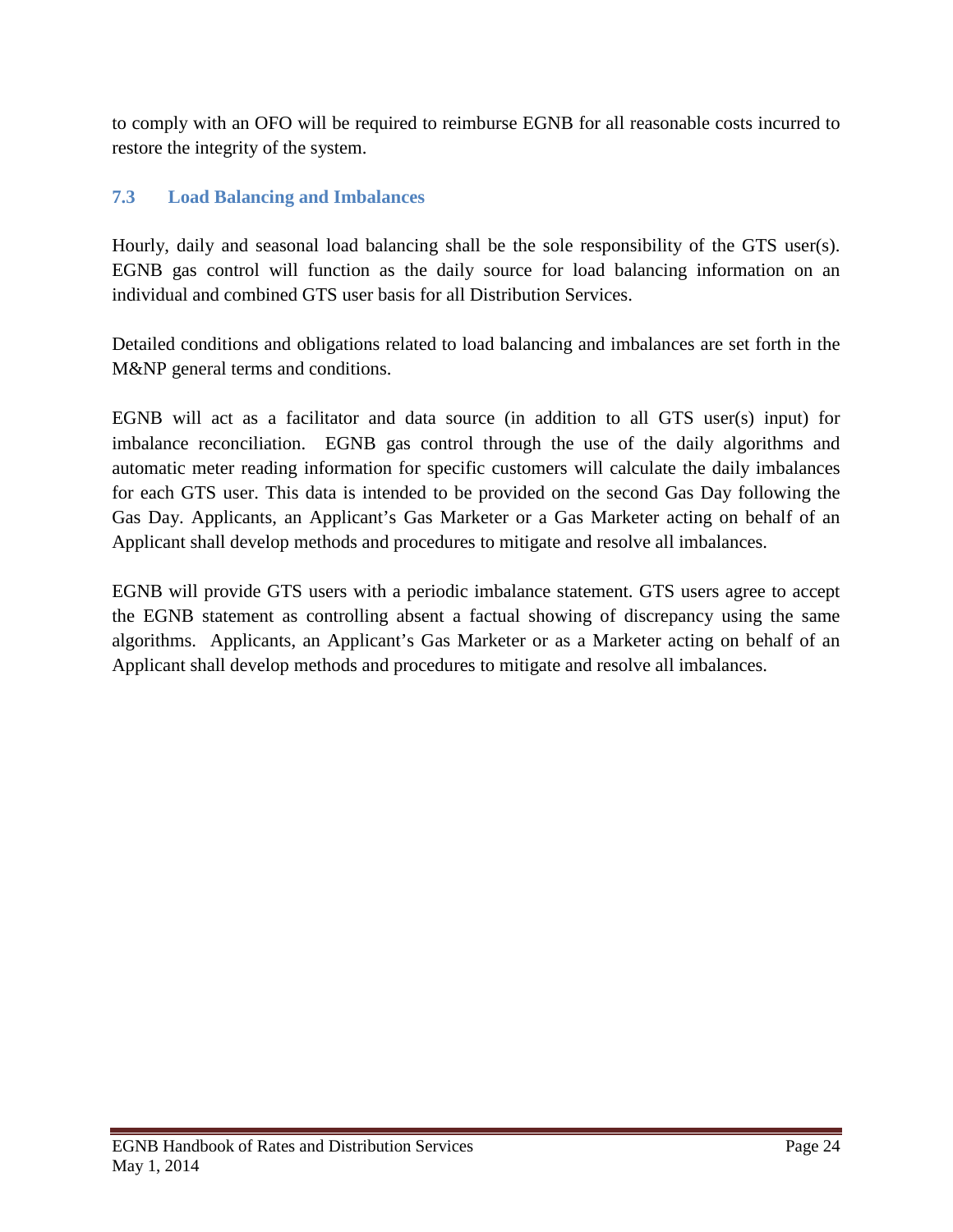# <span id="page-26-0"></span>**Appendix A - Rate Schedules**

 $\sim$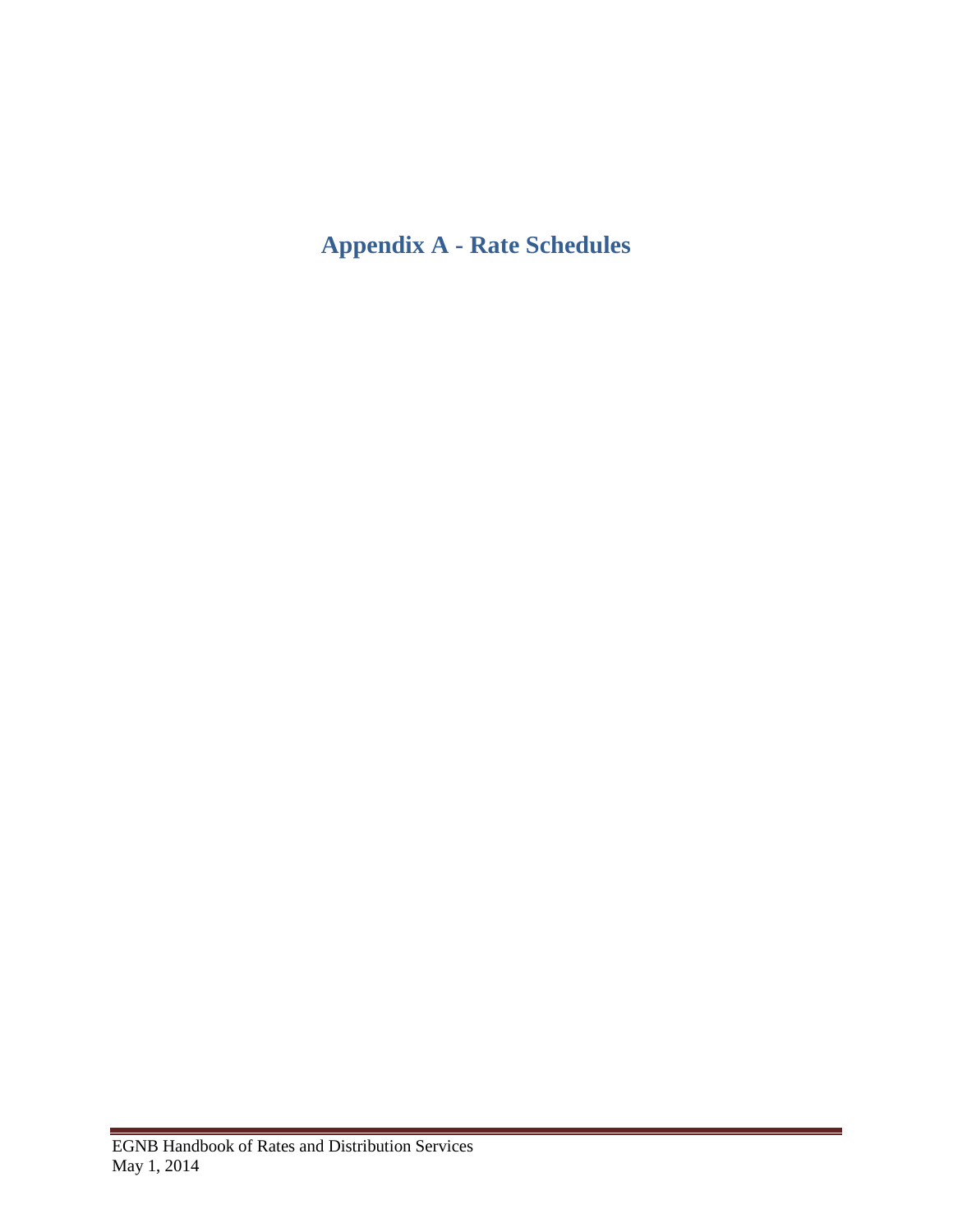**RATE CLASS**

#### **SGS SMALL GENERAL SERVICE**

#### **APPLICABILITY**

Small General Service (SGS) Rate is applied to any Applicant requiring to use EGNB's Distribution System to have a supply of natural gas delivered to a single Terminal Location served through one meter. Service under this Rate Schedule is limited to Applicants with a maximum consumption less than 60 GJs per billing month.

| <b>RATE</b>                                             |       |
|---------------------------------------------------------|-------|
|                                                         |       |
| <b>Monthly Distribution Customer Charge:</b>            |       |
| \$ per billing month                                    | 16.00 |
| <b>Monthly Distribution Delivery Charge:</b>            |       |
| For all volumes delivered per billing month (\$ per GJ) | 10.00 |

The rates quoted above shall be subject to adjustments that reflect all taxes including HST. The rates will also be subject to the Revenue Adjustment Rate Rider contained in Rider A.

#### **Minimum Monthly Charge:**

The minimum monthly charge shall be the Monthly Distribution Customer Charge.

#### **Minimum Annual Charge:**

None.

### **Term of Service:**

One year with automatic annual renewal unless the Applicant notifies EGNB not less than 30 days prior to the annual roll over date and not more than 180 days prior to such date that service is to be discontinued.

### **Terms and Conditions of Service:**

The provisions of EGNB's Handbook of Rates and Distribution Services and the applicable Distribution Service Agreement apply to service under this Rate Schedule.

### **Effective Date:**

To apply to all bills rendered for natural gas delivered on and after May 1, 2014.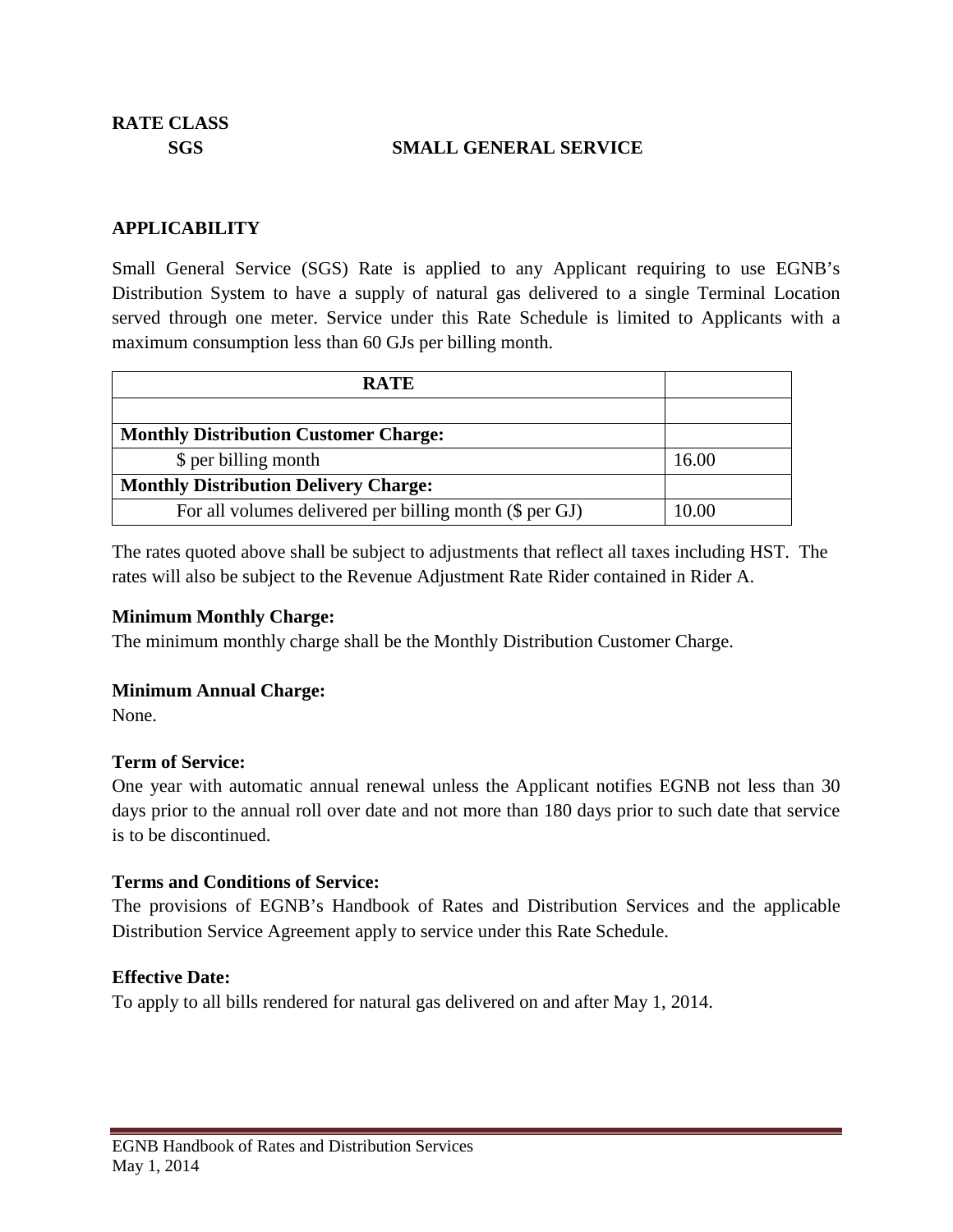**RATE CLASS**

#### **MGS MID-GENERAL SERVICE**

#### **APPLICABILITY**

Mid-General Service (MGS) Rate is applied to any Applicant requiring to use EGNB's Distribution System to have a supply of natural gas delivered to a single Terminal Location served through one meter. Service under this Rate Schedule is limited to Applicants with a maximum consumption of at least 60 GJs per billing month and less than 250 GJs per billing month.

| <b>RATE</b>                                                              |         |
|--------------------------------------------------------------------------|---------|
|                                                                          |         |
| <b>Monthly Distribution Customer Charge:</b>                             |         |
| \$ per billing month                                                     | 50.00   |
| <b>Monthly Distribution Delivery Charge:</b>                             |         |
| For the first 100 GJs delivered per billing month (\$ per GJ)            | 13.4284 |
| For volumes delivered in excess of 100 GJs per billing month (\$ per GJ) | 7.9885  |

The rates quoted above shall be subject to adjustments that reflect all taxes including HST.

### **Minimum Monthly Charge:**

The minimum monthly charge shall be the Monthly Distribution Customer Charge.

### **Minimum Annual Charge:**

The minimum annual charge will be imposed in the event the Applicant does not consume the qualifying maximum monthly consumption specified in the applicability criteria for the Mid-General Service class. The Customer will be charged the difference between the actual annual distribution charges (customer or demand and delivery) billed and the amount that would have been billed under the Small General Service class, plus 5%.

#### **Term of Service:**

One year with automatic annual renewal unless the Applicant notifies EGNB not less than 30 days prior to the annual roll over date and not more than 180 days prior to such date that service is to be discontinued.

### **Terms and Conditions of Service:**

The provisions of EGNB's Handbook of Rates and Distribution Services and the applicable Distribution Service Agreement apply to service under this Rate Schedule.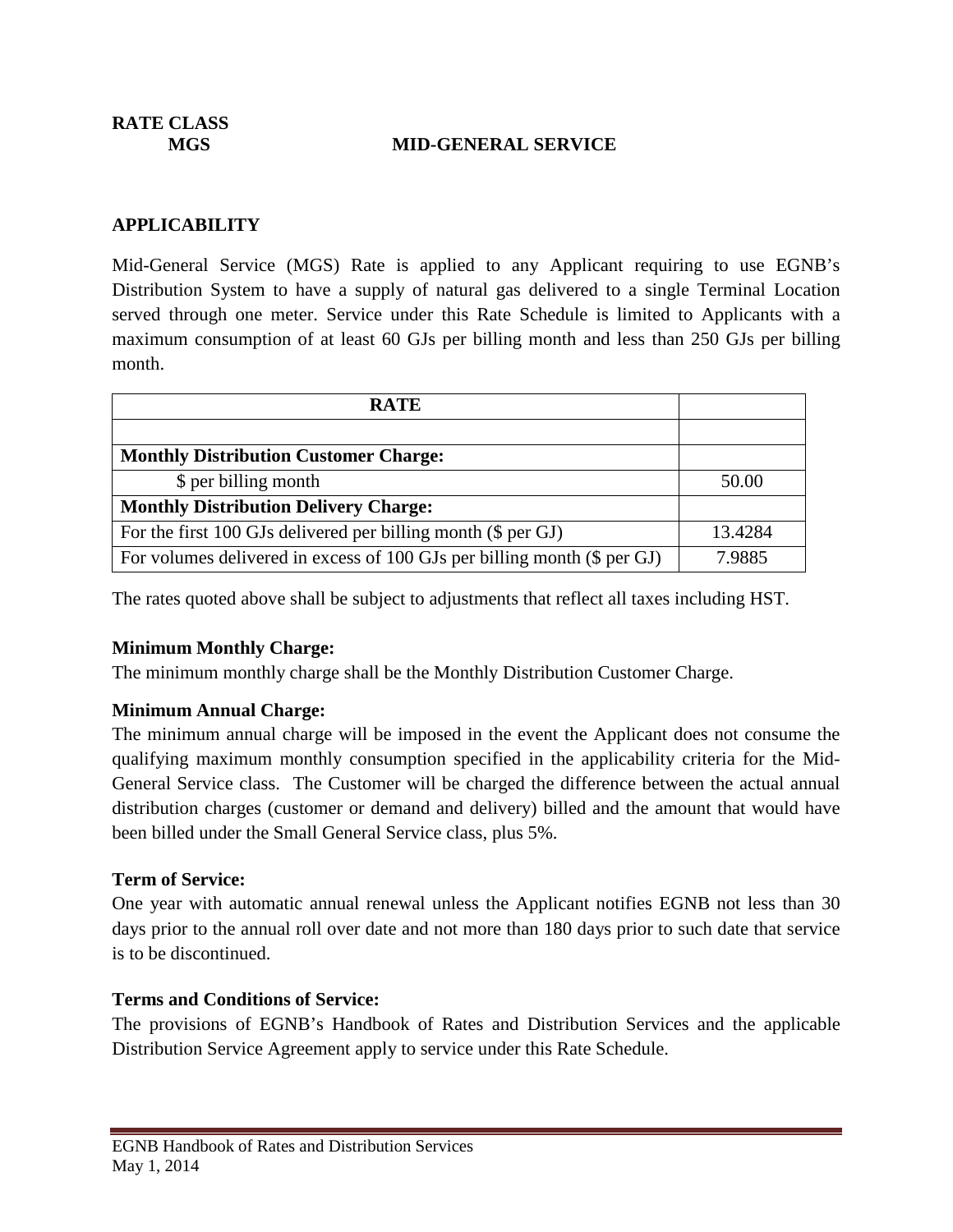# **Effective Date:**

To apply to all bills rendered for natural gas delivered on and after May 1, 2014.

 $\sim$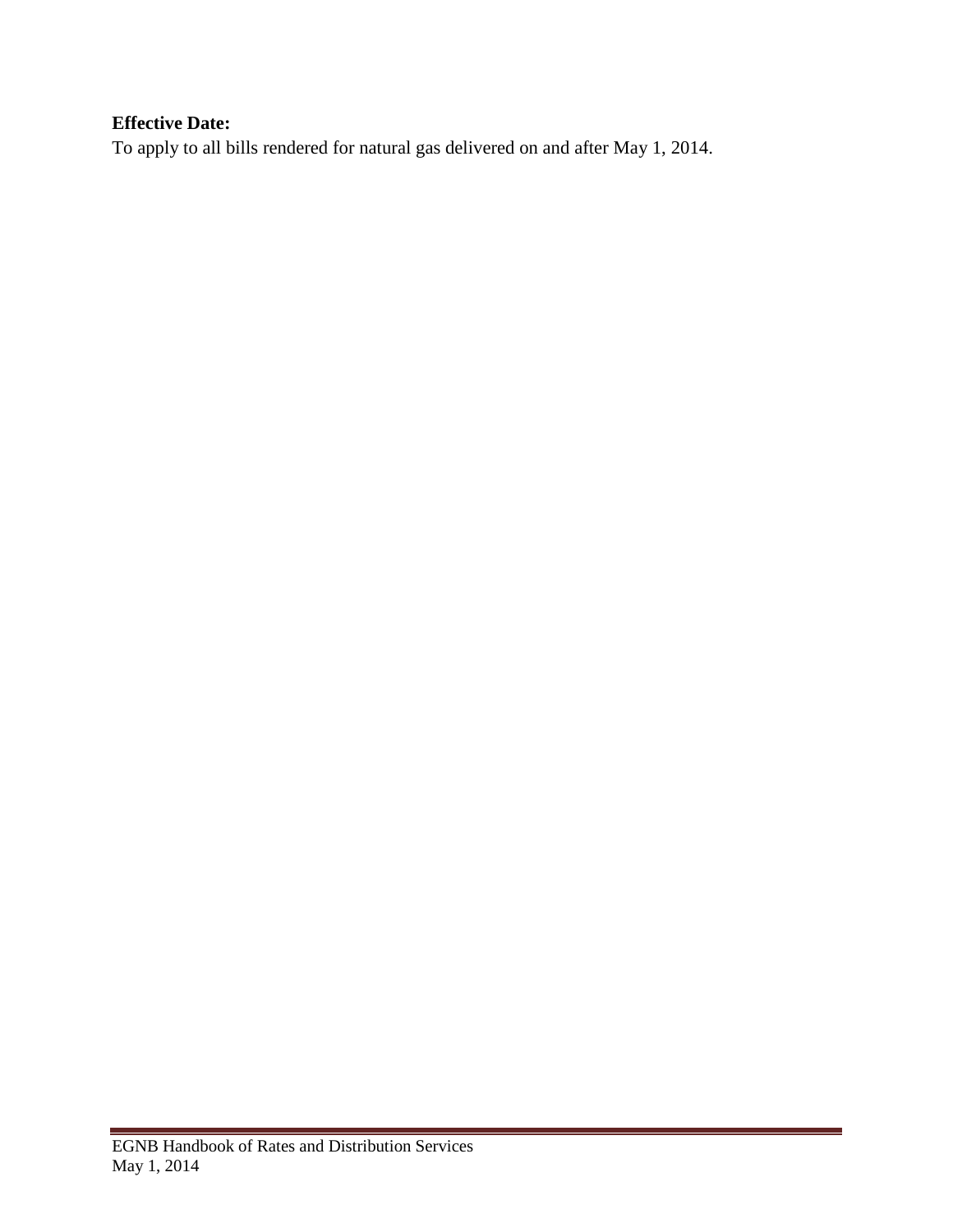**RATE CLASS**

### **LGS LARGE GENERAL SERVICE**

#### **APPLICABILITY**

Large General Service Rate is applied to any Applicant requiring to use EGNB's Distribution System to have a supply of natural gas delivered to a single Terminal Location served through one meter. Service under this Rate Schedule is limited to Applicants with a maximum consumption of at least 250 GJs per billing month.

| <b>RATE</b>                                                              |        |
|--------------------------------------------------------------------------|--------|
|                                                                          |        |
| <b>Monthly Distribution Customer Charge:</b>                             |        |
| For Customers with maximum consumption up to 650 GJs per month (\$ per   | 125.00 |
| month)                                                                   |        |
| For Customers with maximum consumption greater than 650 GJs per month    | 225.00 |
| \$per month)                                                             |        |
| <b>Monthly Distribution Delivery Charge:</b>                             |        |
| For the first 250 GJs delivered per billing month (\$ per GJ)            | 9.1981 |
| For volumes delivered in excess of 250 GJs per billing month (\$ per GJ) |        |
| - between September 1 and April 30                                       | 4.7770 |
| - between May 1 and August 31                                            | 1.8174 |

The rates quoted above shall be subject to adjustments that reflect all taxes including HST.

#### **Minimum Monthly Charge:**

The minimum monthly charge shall be the Monthly Distribution Customer Charge.

### **Minimum Annual Charge:**

The minimum annual charge will be imposed in the event the Applicant does not consume the qualifying maximum monthly consumption specified in the applicability criteria for the Large General Service class. The Customer will be charged the difference between the actual annual distribution charges (customer or demand and delivery) billed and the amount that would have been billed under the Mid-General Service class, plus 5%.

### **Term of Service:**

One year with automatic annual renewal unless the Applicant notifies EGNB not less than 30 days prior to the annual roll over date and not more than 180 days prior to such date that service is to be discontinued.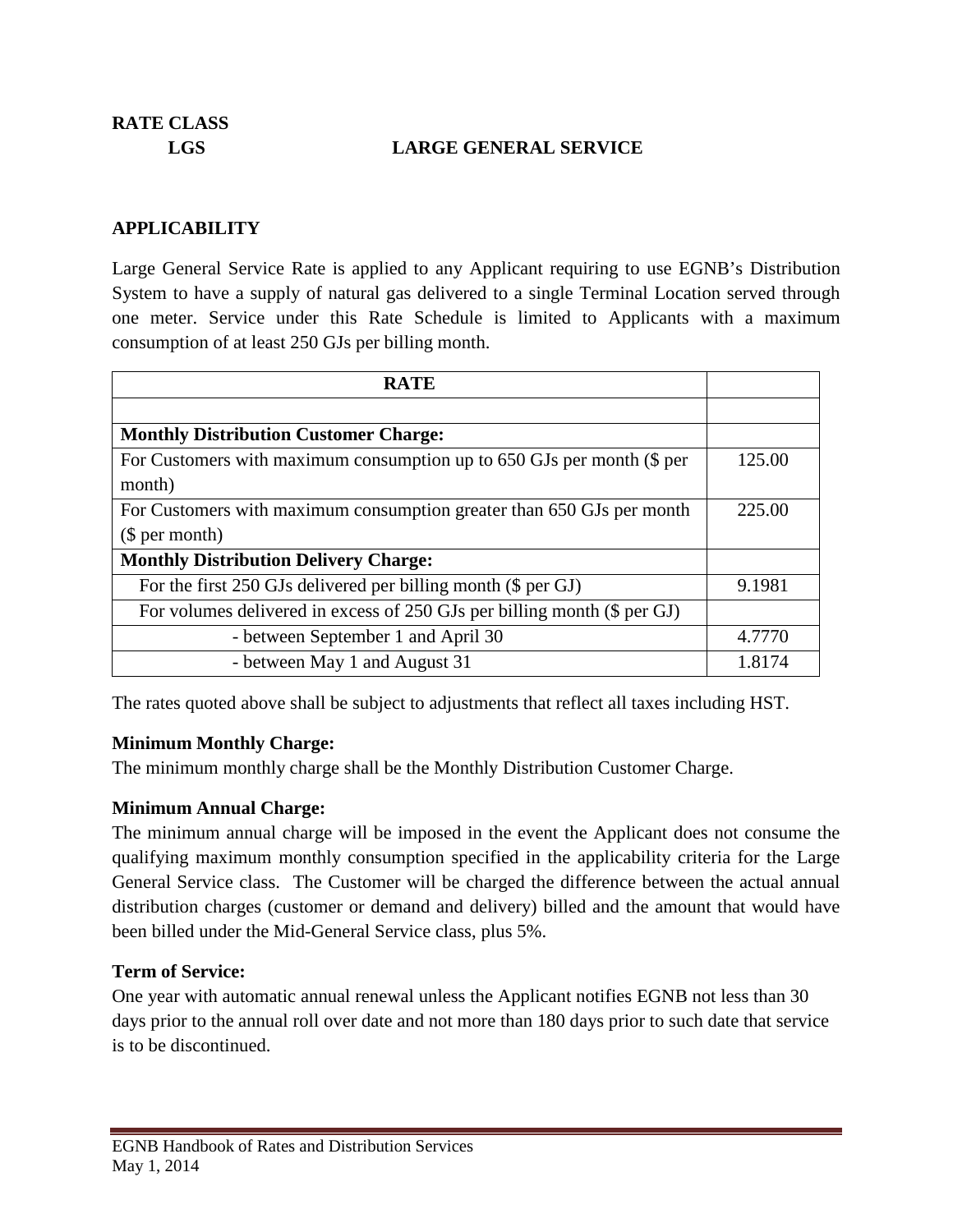# **Terms and Conditions of Service:**

The provisions of EGNB's Handbook of Rates and Distribution Services and the applicable Distribution Service Agreement apply to service under this Rate Schedule.

# **Effective Date:**

To apply to all bills rendered for natural gas delivered on and after May 1, 2014.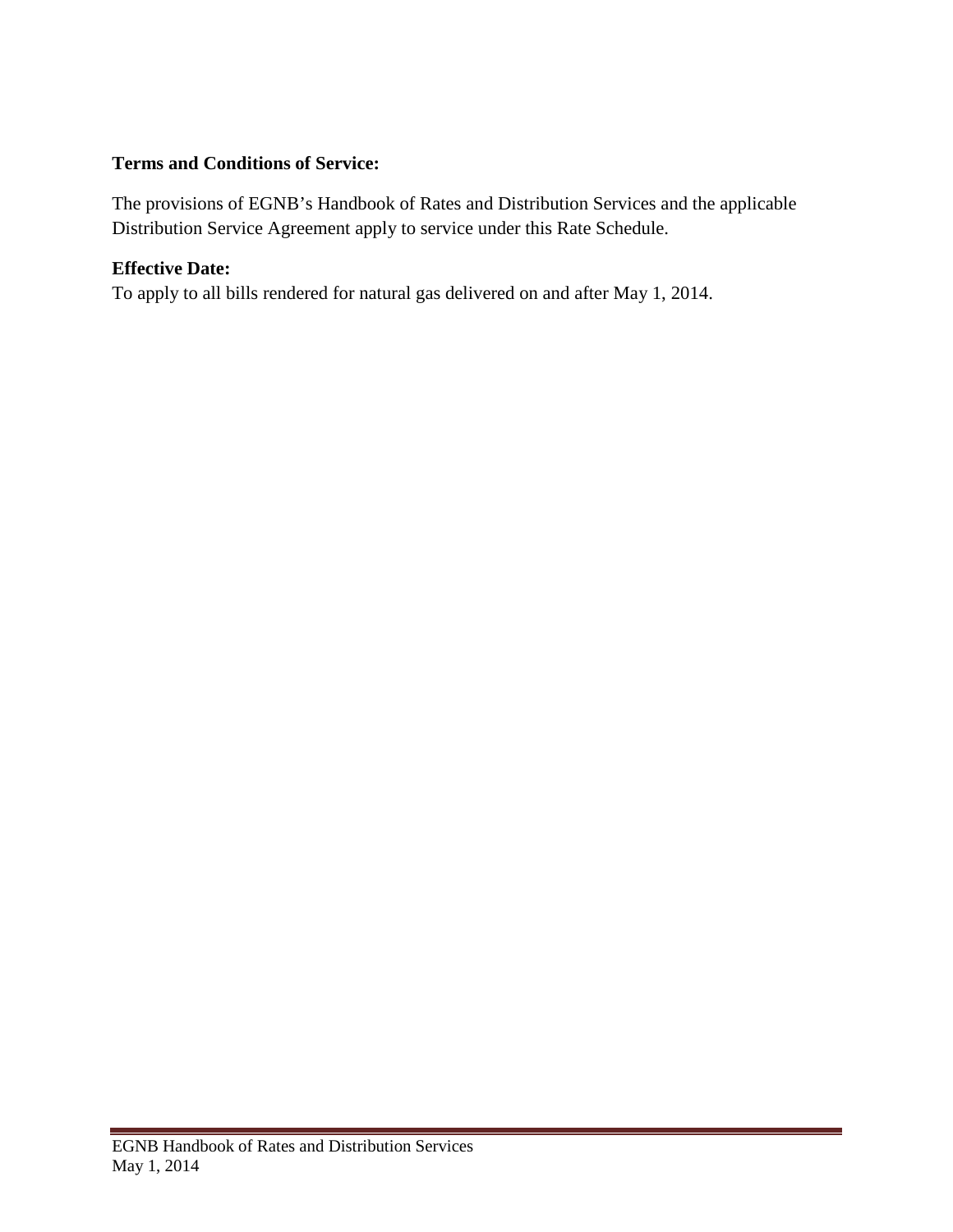### **CGS CONTRACT GENERAL SERVICE**

### **APPLICABILITY**

Contract General Service (CGS) Rate is applied to any Applicant requiring to use EGNB's Distribution System to have a supply of natural gas delivered to a single Terminal Location served through one meter. Service under this Rate Schedule is limited to Applicants with a maximum consumption of at least 1,000 GJs per billing month and less than 10,000 GJs per billing month who enter into a Distribution Service Agreement with EGNB for a Contract Demand of not less than 36 GJs per day.

| <b>RATE</b>                                                  |        |
|--------------------------------------------------------------|--------|
|                                                              |        |
| <b>Monthly Distribution Delivery Charge:</b>                 |        |
| Contract Demand Charge per GJ of Contract Demand (\$ per GJ) | 13.30  |
| For volumes delivered (\$ per GJ)                            |        |
| - between September 1 and April 30                           | 5.0693 |
| - between May 1 and August 31                                | 1.9415 |

The rates quoted above shall be subject to adjustments that reflect all taxes including HST.

### **Billing Demand:**

The Billing Demand shall be the Contract Demand. However, in the event that any Applicant exceeds such Contract Demand during any contract year, Applicant's actual maximum daily demand shall be the Billing Demand for the entire applicable contract year. The Applicant will be charged, and shall pay, accordingly for both prospective use and for use since the beginning of the then current contract term. Authorized Overrun will not institute application of this ratchet provision.

### **Minimum Monthly Charge:**

The minimum monthly charge shall be the Monthly Distribution Delivery Charge.

### **Minimum Annual Charge:**

None.

### **Term of Service:**

One year with automatic annual renewal unless the Applicant notifies EGNB not less than 30 days prior to the annual roll over date and not more than 180 days prior to such date that service is to be discontinued.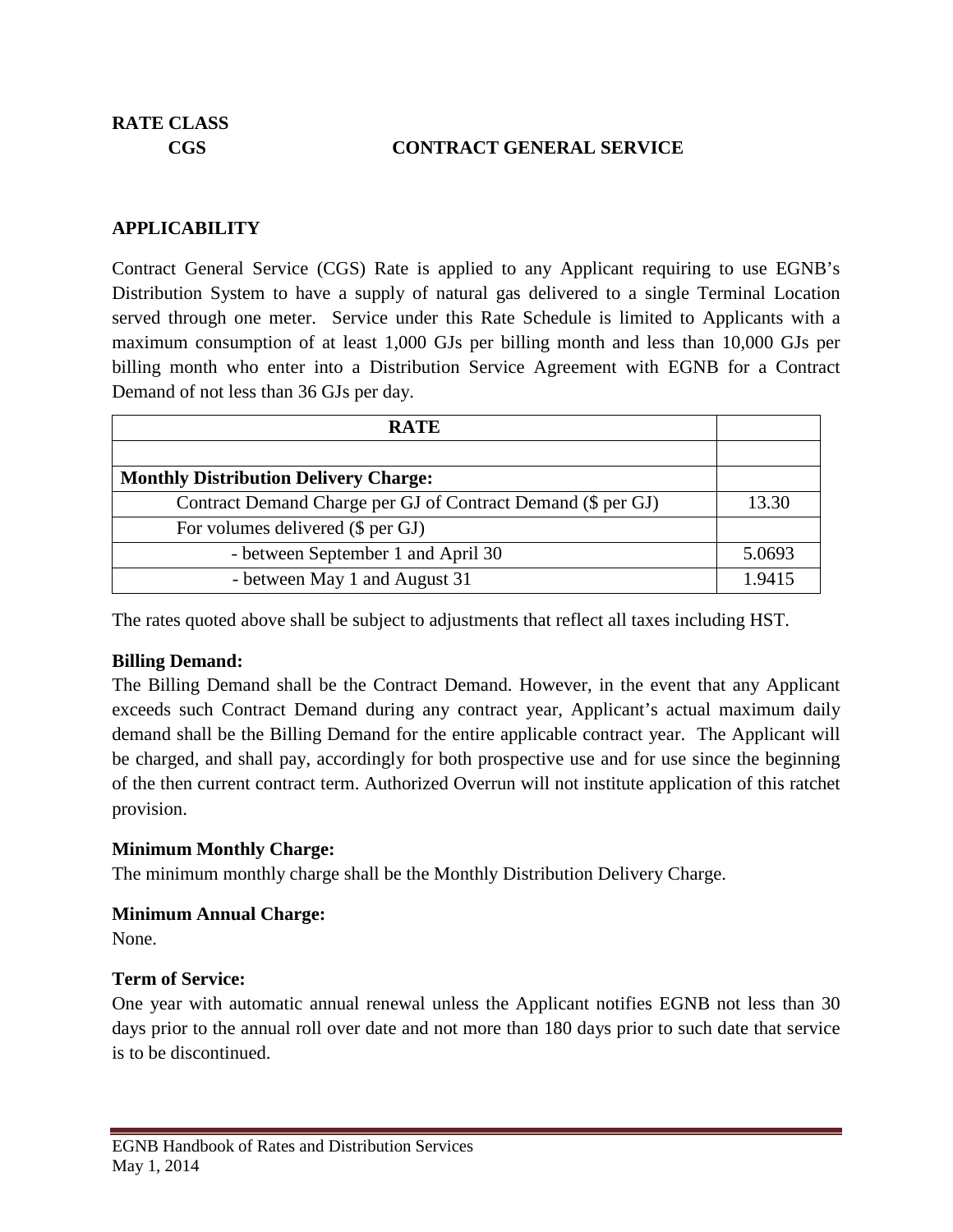# **Terms and Conditions of Service:**

The provisions of EGNB's Handbook of Rates and Distribution Services and the applicable Distribution Service Agreement apply to service under this Rate Schedule.

### **Effective Date:**

To apply to all bills rendered for natural gas delivered on and after May 1, 2014.

# **Special Metering Provision:**

For Applicants taking service under this Rate Schedule, EGNB shall install metering and communication devices, which will provide EGNB with hourly and daily consumption data.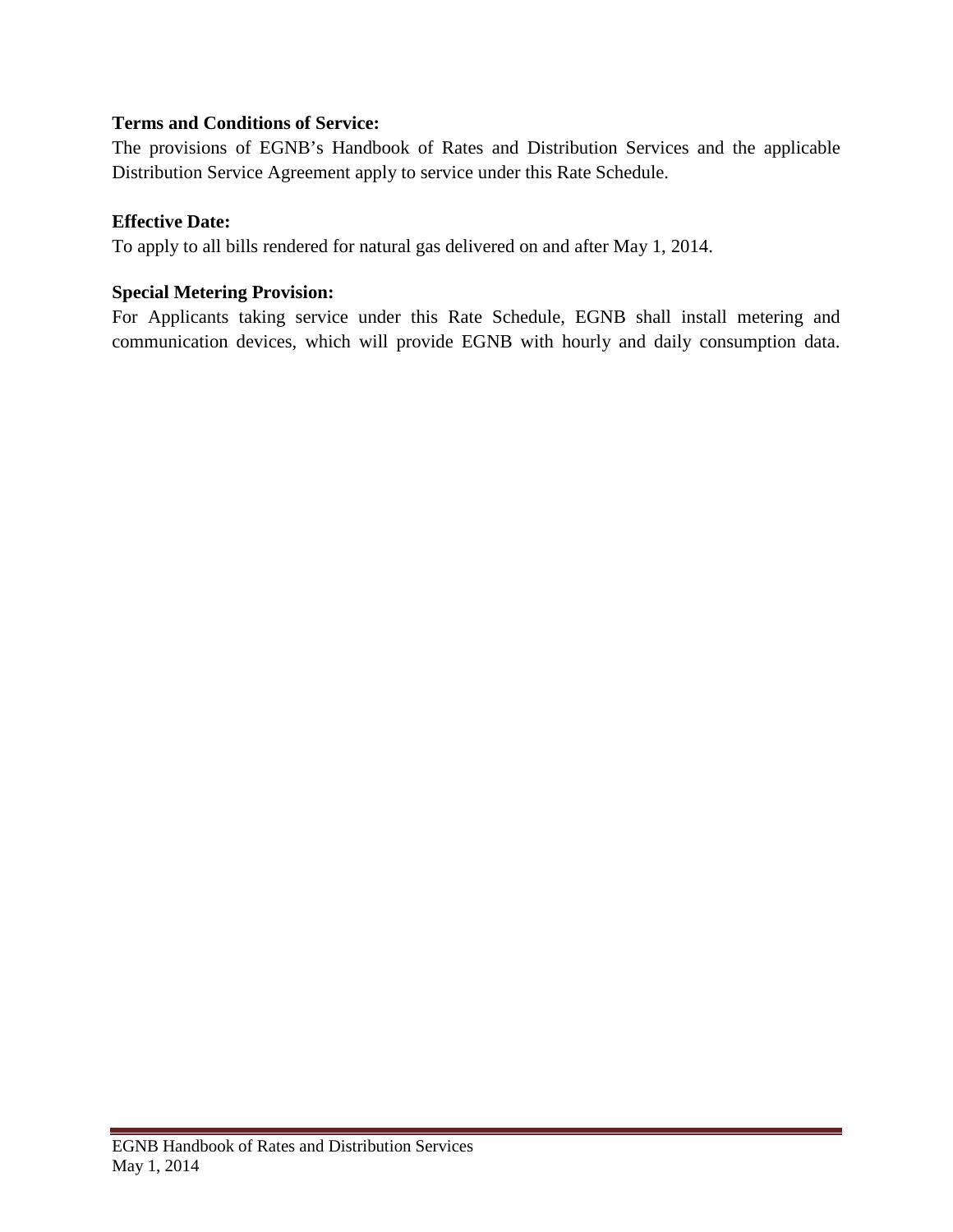# **ICGS INDUSTRIAL CONTRACT GENERAL SERVICE**

# **APPLICABILITY**

Industrial Contract General Service (ICGS) Rate is applied to any Applicant requiring to use EGNB's Distribution System to have a supply of natural gas delivered to a single Terminal Location served through one meter. Service under this Rate Schedule is limited to Applicants with a maximum consumption of at least 10,000 GJs per billing month who enter into a Distribution Service Agreement with EGNB for a Contract Demand of not less than 360 GJs per day.

| <b>RATE</b>                                                  |          |
|--------------------------------------------------------------|----------|
|                                                              |          |
| <b>Monthly Distribution Customer Charge:</b>                 |          |
| \$ per billing month                                         | 3,300.00 |
| <b>Monthly Distribution Delivery Charge:</b>                 |          |
| Contract Demand Charge per GJ of Contract Demand (\$ per GJ) |          |
| For volumes delivered (\$ per GJ)                            |          |
| - between September 1 and April 30                           | 1.8107   |
| - between May 1 and August 31                                | 0.9375   |

The rates quoted above shall be subject to adjustments that reflect all taxes including HST.

### **Billing Demand:**

The Billing Demand shall be the Contract Demand. However, in the event that any Applicant exceeds such Contract Demand during any contract year, Applicant's actual maximum daily demand shall be the Billing Demand for the entire applicable contract year. The Applicant will be charged, and shall pay, accordingly for both prospective use and for use since the beginning of the then current contract term. Authorized Overrun will not institute application of this ratchet provision.

### **Minimum Monthly Charge:**

The minimum monthly charge shall be the Monthly Distribution Delivery Charge.

### **Minimum Annual Charge:**

None.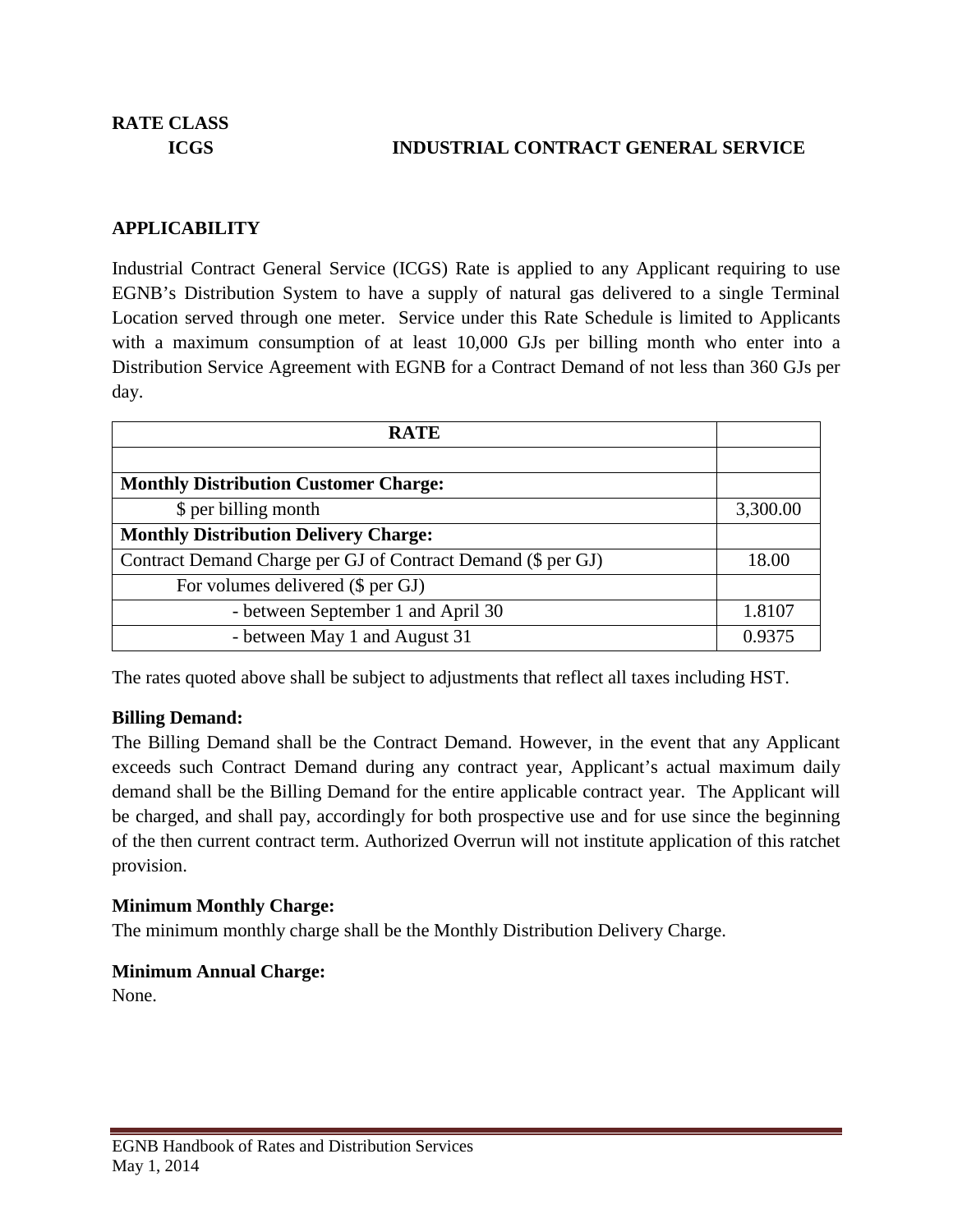# **Term of Service:**

One year with automatic annual renewal unless the Applicant notifies EGNB not less than 30 days prior to the annual roll over date and not more than 180 days prior to such date that service is to be discontinued.

### **Terms and Conditions of Service:**

The provisions of EGNB's Handbook of Rates and Distribution Services and the applicable Distribution Service Agreement apply to service under this Rate Schedule.

### **Effective Date:**

To apply to all bills rendered for natural gas delivered on and after May 1, 2014.

### **Special Metering Provision:**

For Applicants taking service under this Rate Schedule, EGNB shall install metering and communication devices, which will provide EGNB with hourly and daily consumption data.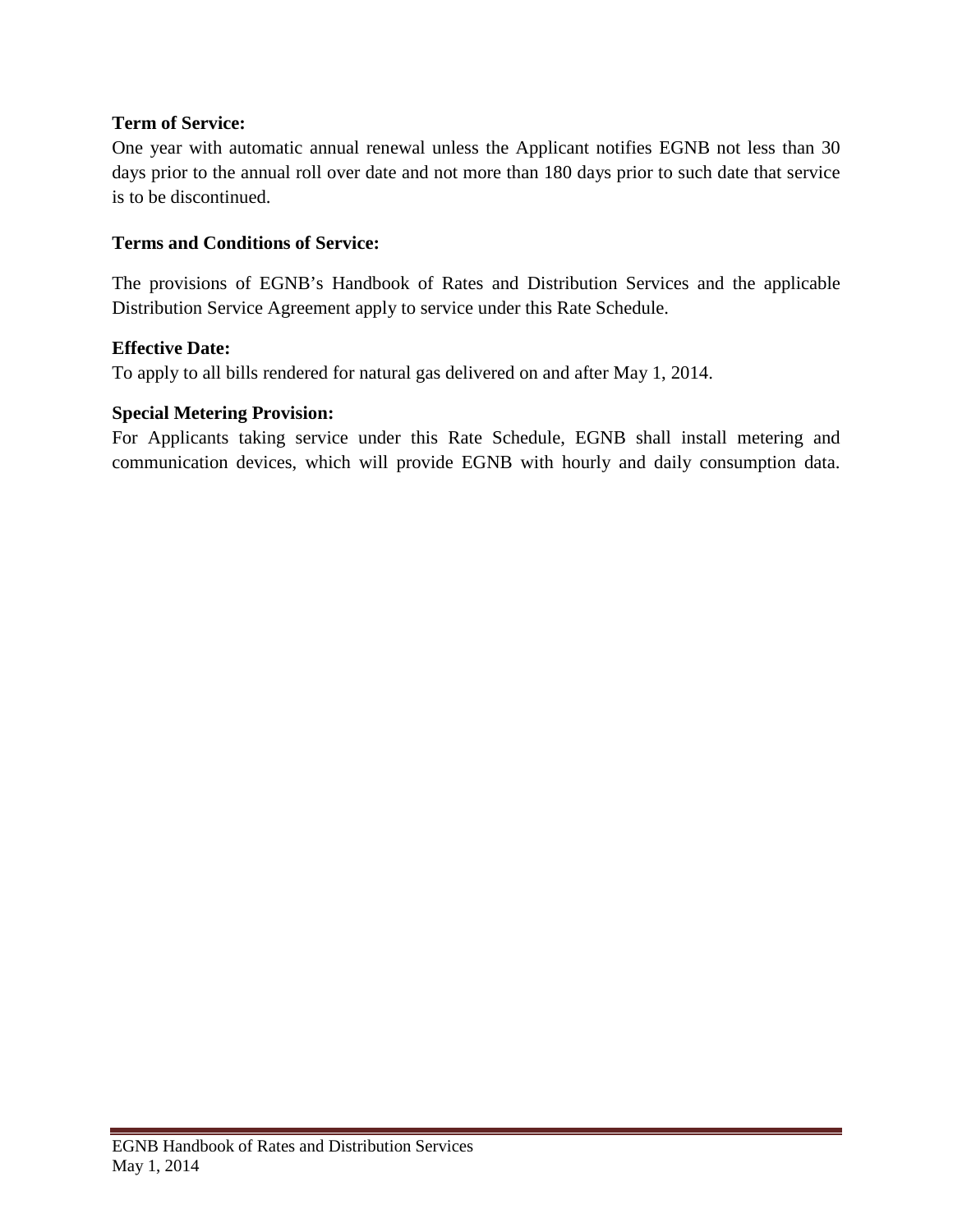### **OPS OFF-PEAK SERVICE**

### **APPLICABILITY**

Off-Peak Service (OPS) Rate is applied to any Applicant requiring to use EGNB's Distribution System to have a supply of natural gas delivered to a single Terminal Location served through one meter for the months of April through November.

| <b>RATE</b>                                     |        |
|-------------------------------------------------|--------|
|                                                 |        |
| <b>Monthly Distribution Customer Charge:</b>    |        |
| \$ per month                                    | 50.00  |
| <b>Monthly Distribution Delivery Charge:</b>    |        |
| For the volumes delivered per month (\$ per GJ) | 3.9104 |

The rates quoted above shall be subject to adjustments that reflect all taxes including HST.

#### **Minimum Monthly Charge:**

The minimum monthly charge shall be the Monthly Distribution Customer Charge.

### **Minimum Annual Charge:**

None.

### **Seasonal Overrun Charge:**

Any volume of natural gas consumed during the months of December through March inclusively will be subject to a Seasonal Overrun Charge of \$10 per GJ in addition to the rates applicable to this service.

### **Term of Service:**

One year with automatic annual renewal unless the Applicant notifies EGNB not less than 30 days prior to the annual roll over date and not more than 180 days prior to such date that service is to be discontinued.

### **Terms and Conditions of Service:**

The provisions of EGNB's Handbook of Rates and Distribution Services and the applicable Distribution Service Agreement apply to service under this Rate Schedule.

### **Effective Date:**

To apply to all bills rendered for natural gas delivered on and after May 1, 2014.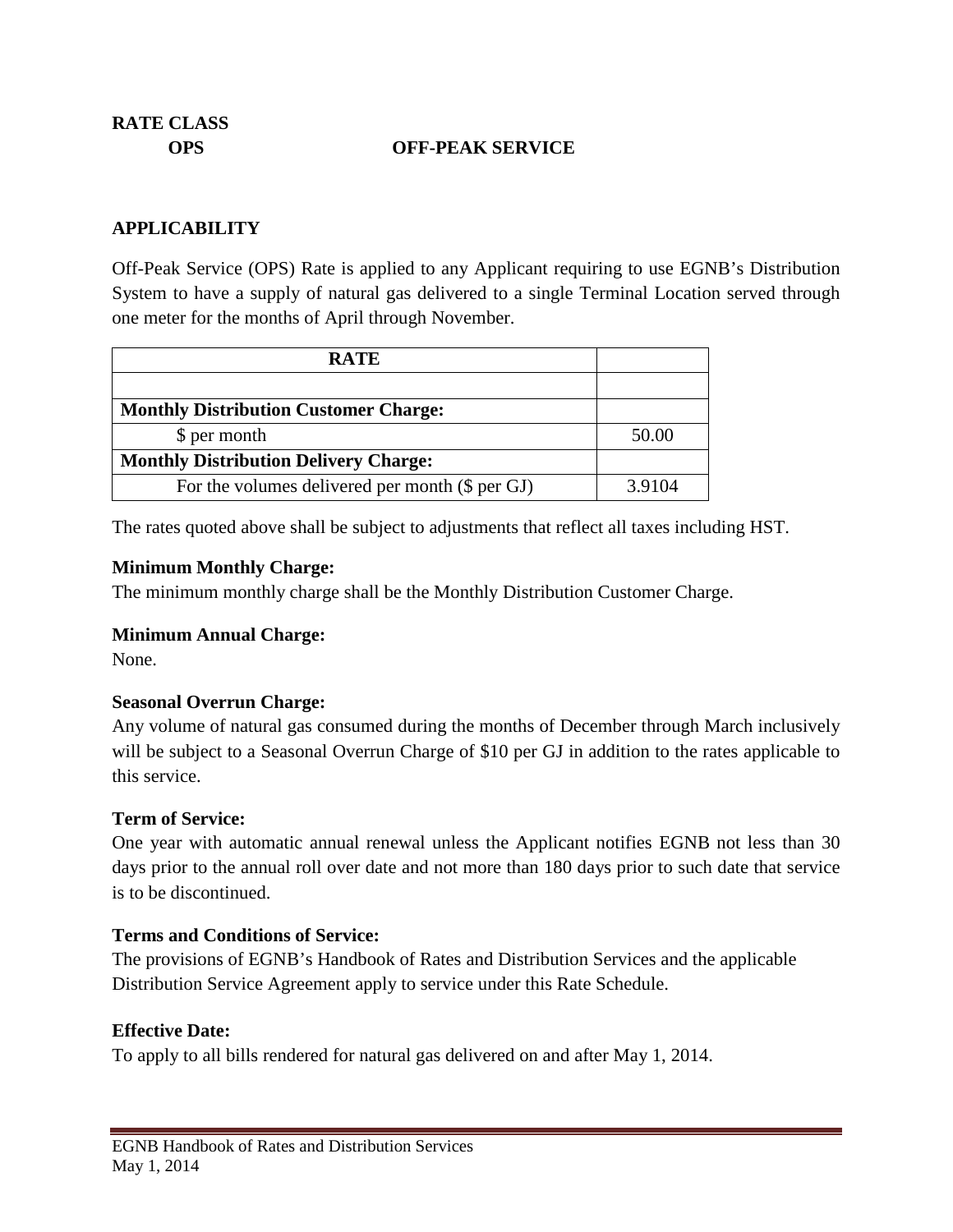# **RATE CLASS AGENT BILLING AND COLLECTION**

# **APPLICABILITY**

Agent Billing and Collection Rates are available to any Service Provider applying to use EGNB's billing and/or collection services.

| <b>RATE</b>                                                      |      |
|------------------------------------------------------------------|------|
|                                                                  |      |
| <b>Monthly Agent Billing and Collection Charge:</b>              |      |
| Payable by Service Provider for each SGS Customer (\$ per bill)  | 1.30 |
| Payable by Service Provider for each MGS Customer (\$ per bill)  | 2.25 |
| Payable by Service Provider for each LGS Customer (\$ per bill)  | 5.25 |
|                                                                  |      |
| <b>Monthly Agent Billing Charge:</b>                             |      |
| Payable by Service Provider for each CGS Customer (\$ per bill)  | 4.30 |
| Payable by Service Provider for each ICGS Customer (\$ per bill) | 4.30 |
| Payable by Service Provider for each OPS Customer (\$ per bill)  | 4.30 |
|                                                                  |      |
| <b>Monthly Line Item Billing Charge:</b>                         |      |
| Any Additional Line Item Charge (\$ per line per bill)           | 0.75 |

The rates quoted above shall be subject to adjustments that reflect all taxes including HST.

### **Terms and Conditions of Service:**

Each Service Provider served under this Rate Schedule shall enter into a Collection Service Agreement with EGNB. The provisions of the Collection Service Agreement apply to service under this Rate Schedule.

The Agent Billing and Collection Service includes collection risk, set-up and maintenance functions required to perform billing and collection of the Service Provider's Recurring Charges on EGNB's monthly invoice for Distribution Services.

The Agent Billing Service includes set-up and maintenance functions required to perform billing of the Service Provider's Recurring Charges on EGNB's monthly invoice for Distribution Services. While EGNB will perform some collection functions, EGNB does not take on the Service Provider's collection risk with this service.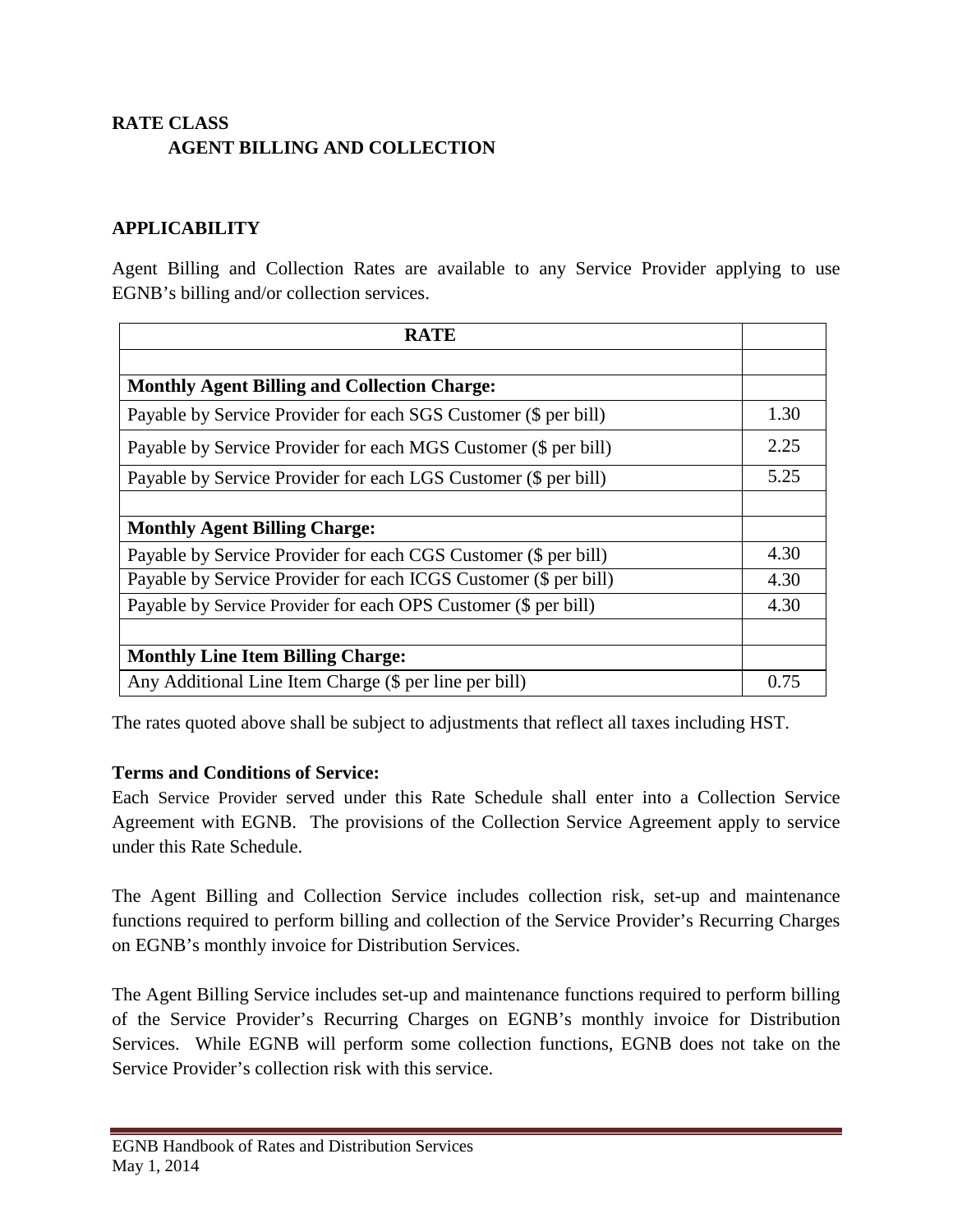The Line Item Billing Service includes set-up and maintenance functions required to perform billing of the Service Provider's Recurring Charge(s) on EGNB's monthly invoice for Distribution Services. While EGNB will perform some collection functions, EGNB does not take on the Service Provider's collection risk with this service.

# **Effective Date:**

To apply to Billing and Collection Services rendered on and after May 1, 2014.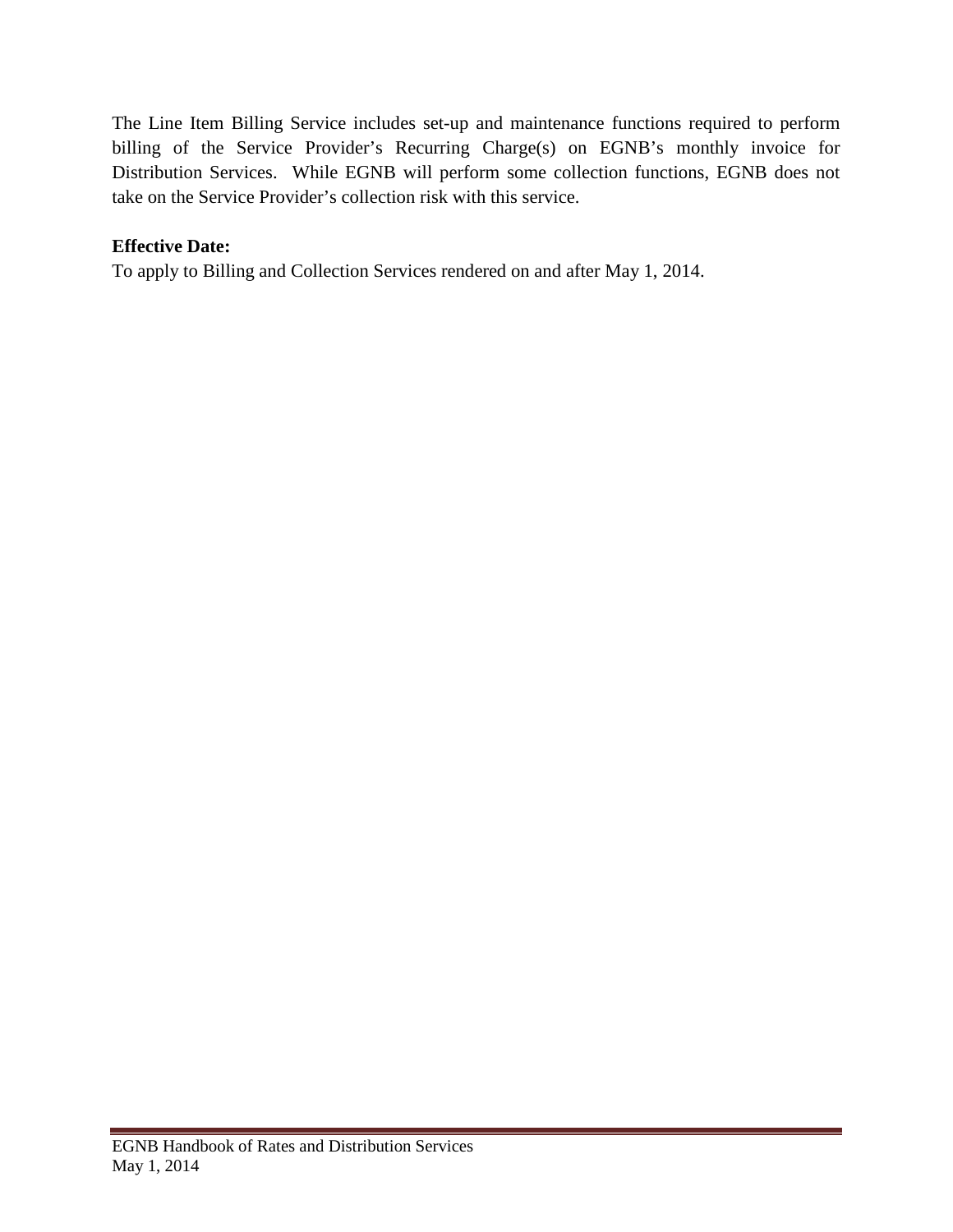# **RATE RIDER A**

# **REVENUE ADJUSTMENT RATE RIDER**

The following adjustment shall be applicable to all bills issued on and after the Effective Date indicated below.

Rate Class

<span id="page-39-0"></span>Small General Service

Unit Rate Reduction<br> $(S/GJ)$ 

**Effective Date**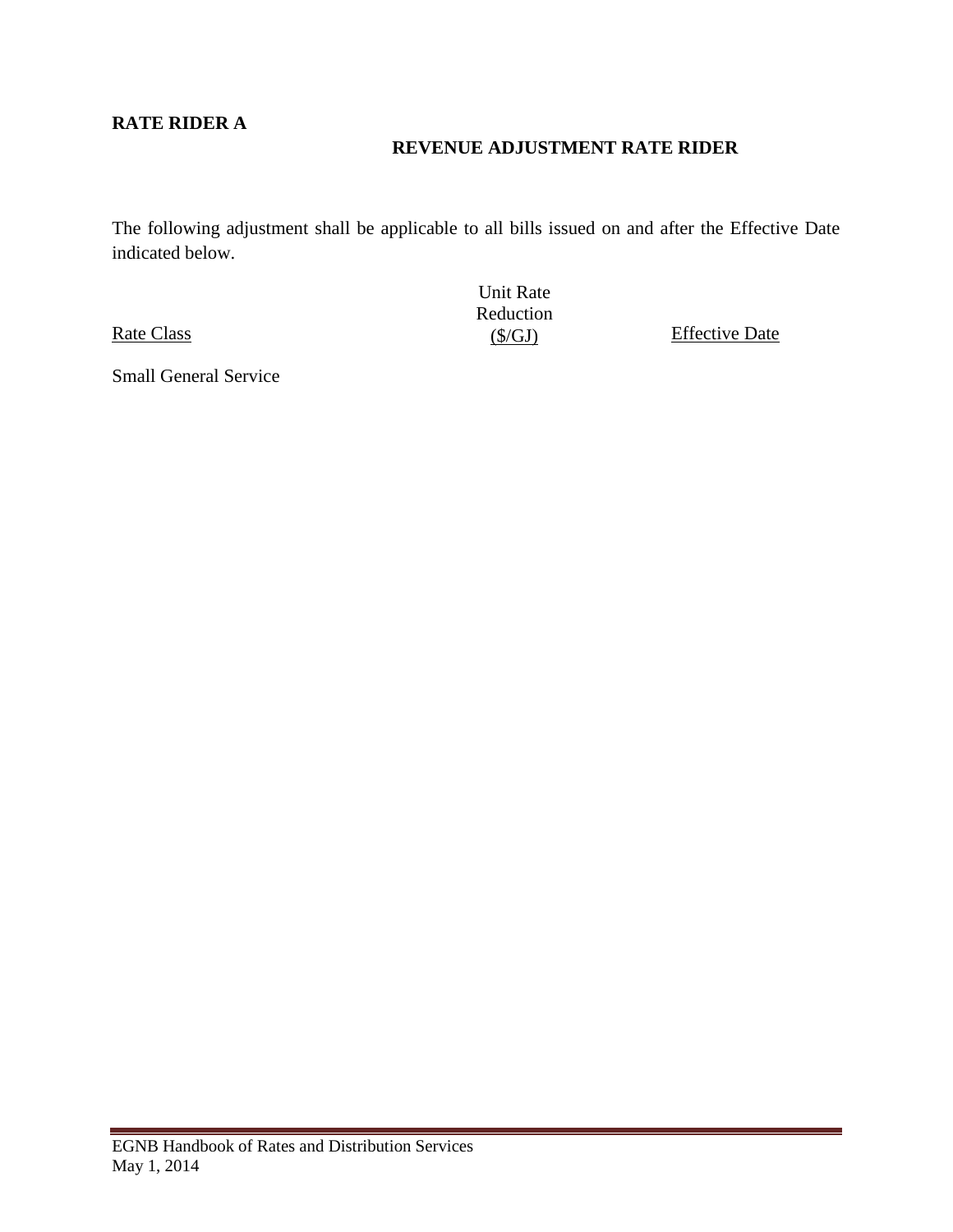# **Appendix B - Fees and Charges**

 $\sim$  10  $\pm$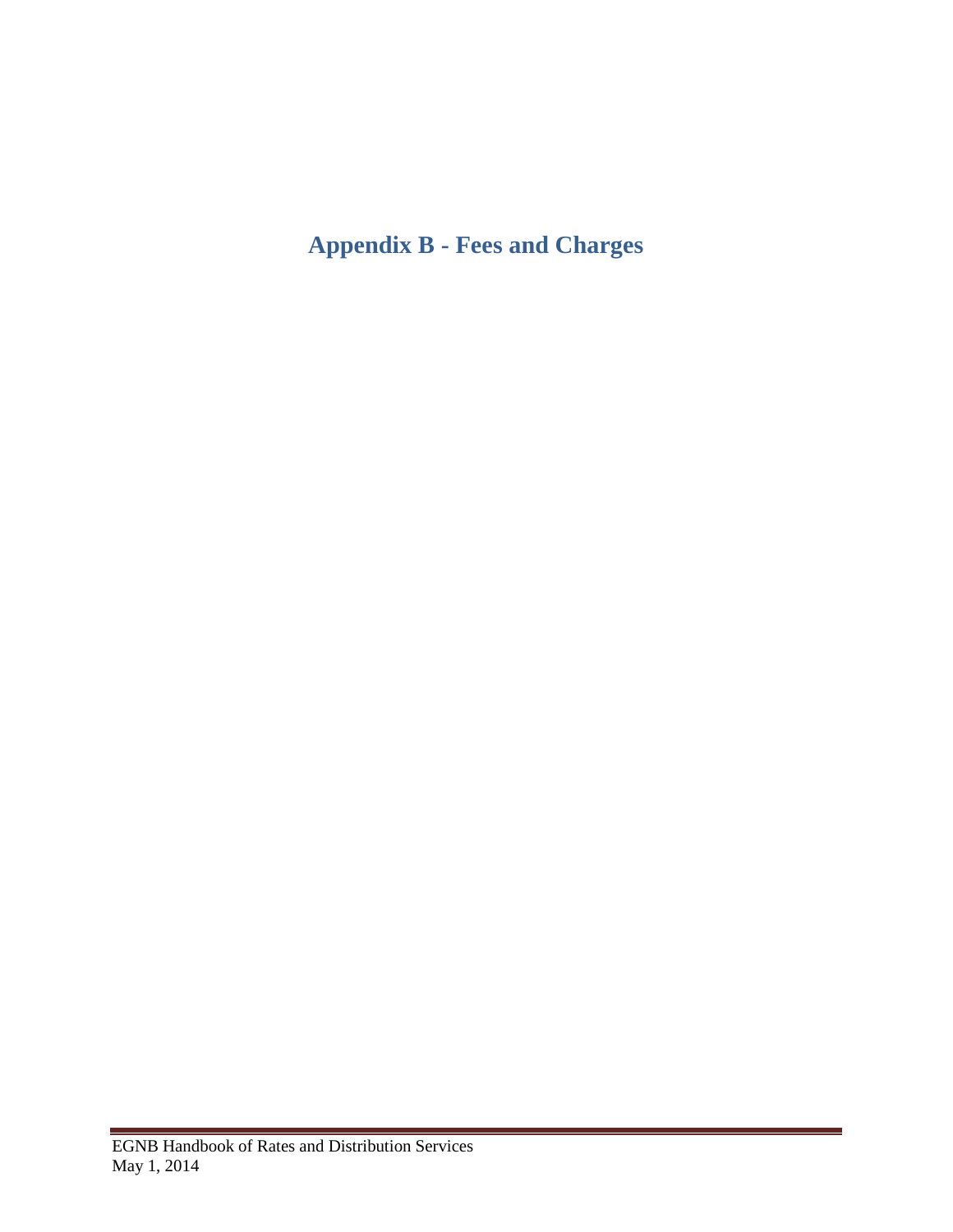# Fees and Charges

The following fees and charges are payable by the Customer (unless otherwise indicated):

| Description                                          | Applicability                                                                                                                                                                                                                                                      | Fee/Charge                                    |
|------------------------------------------------------|--------------------------------------------------------------------------------------------------------------------------------------------------------------------------------------------------------------------------------------------------------------------|-----------------------------------------------|
| Reconnect                                            | Restoring distribution services<br>and/or delivery after Red-<br>accordance<br>Lock<br>in<br>with<br>EGNB's Policy on<br>Non-<br>Voluntary Discontinuance of<br>Service (Red-Lock Policy)                                                                          | \$150 plus labour, material and<br>overhead   |
|                                                      | A security deposit may be<br>required in addition to any<br>security deposit currently held<br>by EGNB.                                                                                                                                                            | \$100                                         |
| <b>Meter Removal</b>                                 | Removal of a meter requested<br>by Customer or required due<br>to theft of natural gas.                                                                                                                                                                            | \$188                                         |
| Service Line Removal                                 | Removal of a service line as a<br>result of discontinuation of<br>natural gas service.                                                                                                                                                                             | Recovery of labour, materials<br>and overhead |
| <b>Meter Test</b>                                    | Testing of a meter requested<br>by Customer and the meter is<br>found to be operating within<br>bounds of EGNB's Meter Test<br>Policy.                                                                                                                             | Recovery of labour, materials<br>and overhead |
| <b>Service Calls</b><br>(Unsuccessful meter turn on) | Payable by Customer's natural<br>appliance/equipment<br>gas<br>installer in the event that<br>EGNB makes a service call to<br>perform a meter turn-on but is<br>unable to approve or authorize<br>the safe introduction of natural<br>gas to Customer's equipment. | \$75                                          |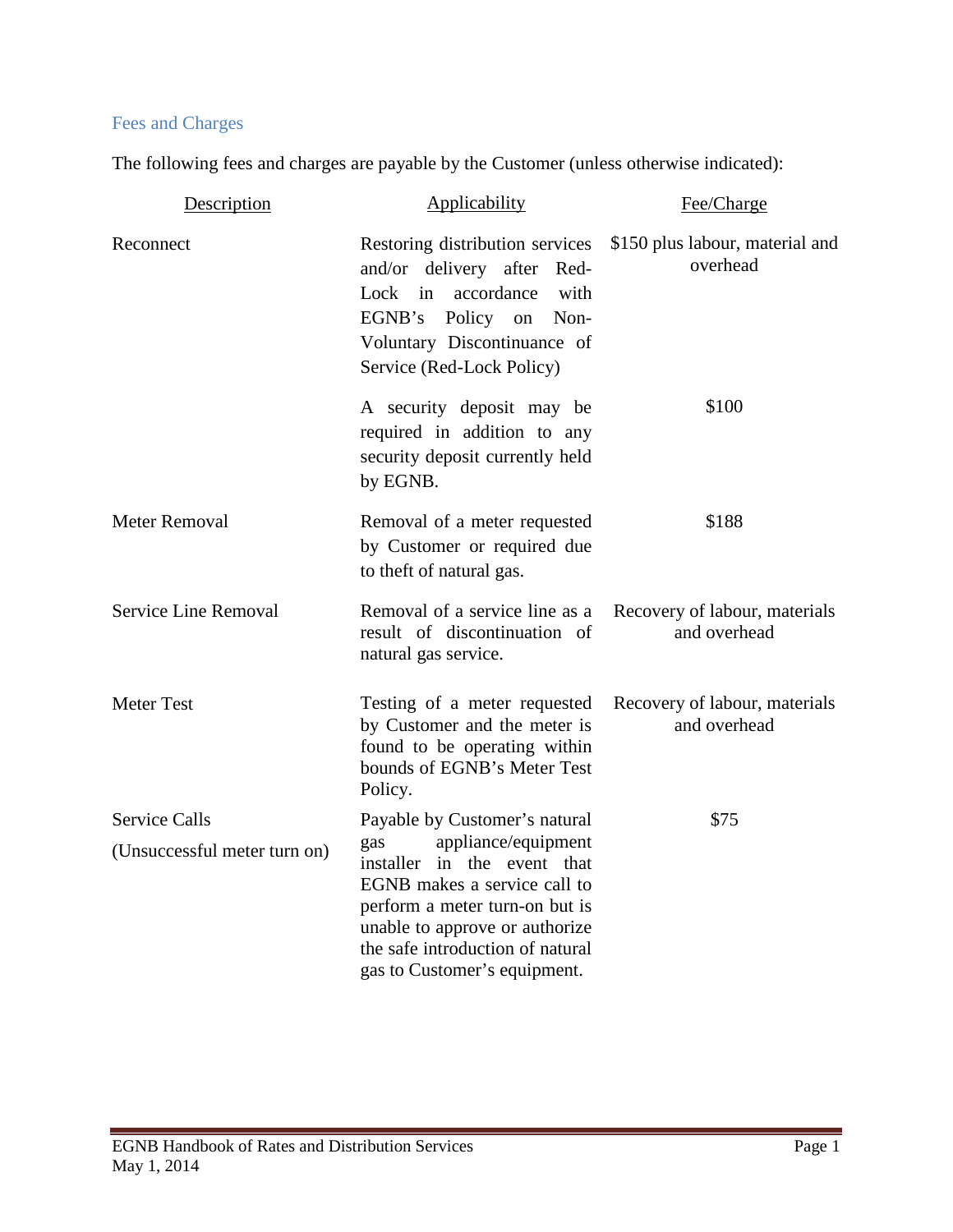| Description                                      | <b>Applicability</b>                                                                                                                                                                                                                                                                                                              | Fee/Charge                                    |
|--------------------------------------------------|-----------------------------------------------------------------------------------------------------------------------------------------------------------------------------------------------------------------------------------------------------------------------------------------------------------------------------------|-----------------------------------------------|
| Cut-off at Main                                  |                                                                                                                                                                                                                                                                                                                                   |                                               |
| Non-residential                                  | Red-Lock is required on a Recovery of labour, materials<br>non-residential<br>account<br>in<br>accordance<br>EGNB's<br>with<br>Red-Lock Policy<br>and<br>Customer denies or prevents<br>access to the meter.                                                                                                                      | and overhead                                  |
| Residential                                      | Red-Lock is required on a Recovery of labour, materials<br>residential<br>account<br>in<br>accordance<br>with EGNB's<br>Red-Lock<br>Policy<br>and<br>Customer denies or prevents<br>access to the meter.                                                                                                                          | and overhead                                  |
| <b>Service Alteration</b>                        | Customer requests alteration<br>of the location of the meter or<br>service line.                                                                                                                                                                                                                                                  | Recovery of labour, materials<br>and overhead |
| <b>Service Line Connection</b>                   | Customer requires service line<br>beyond 30 metres in length.                                                                                                                                                                                                                                                                     | Recovery of labour, materials<br>and overhead |
| Damage to EGNB Plant                             | Responsible party to pay<br>amount necessary to bring<br>plant back to original state in<br>the event that damage to<br>plant, other than<br>EGNB<br>normal wear and tear,<br>is<br>caused by the actions<br>of<br>Customer or third party.                                                                                       | Recovery of labour, materials<br>and overhead |
| Unauthorized Activation of a<br>Red-Locked Meter | In the event that a Red-Locked<br>meter has been activated<br>authorization<br>without<br>and<br><b>EGNB</b><br>establish<br>that<br>can<br>Customer responsible for the<br>Red-Lock of the meter and<br>continues<br>the<br>occupy<br>to<br>premises<br>in question in<br>accordance<br>with<br>EGNB's<br><b>Red-Lock Policy</b> | \$300                                         |
| <b>New Account Charge</b>                        | On application for a new                                                                                                                                                                                                                                                                                                          | \$25                                          |

account with EGNB. A new